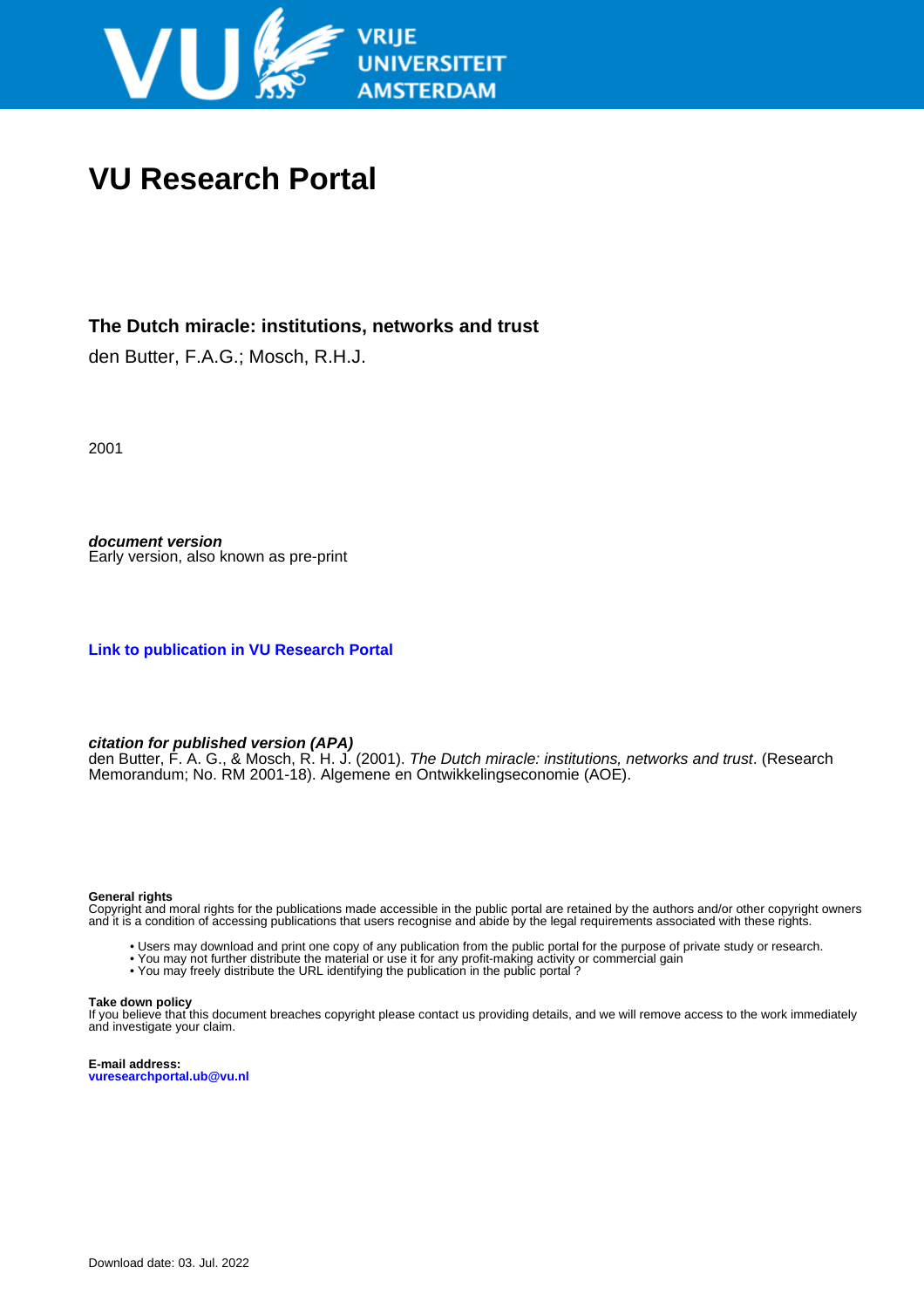# SERIE RESEARCH MEMO'RANDA

The Dutch miracle: institutions, networks and trust

**Frank A.C. den Butter Robert H.J. Mosch**

**Research Memorandum 200** 1 - 18 **June 7, 2001**



 $\blacktriangleright$   $\big|a\big|I\big|e\big|r\big|t\big|$ 

applied labour economics **research** team



.

vrije Universiteit *amsterdam*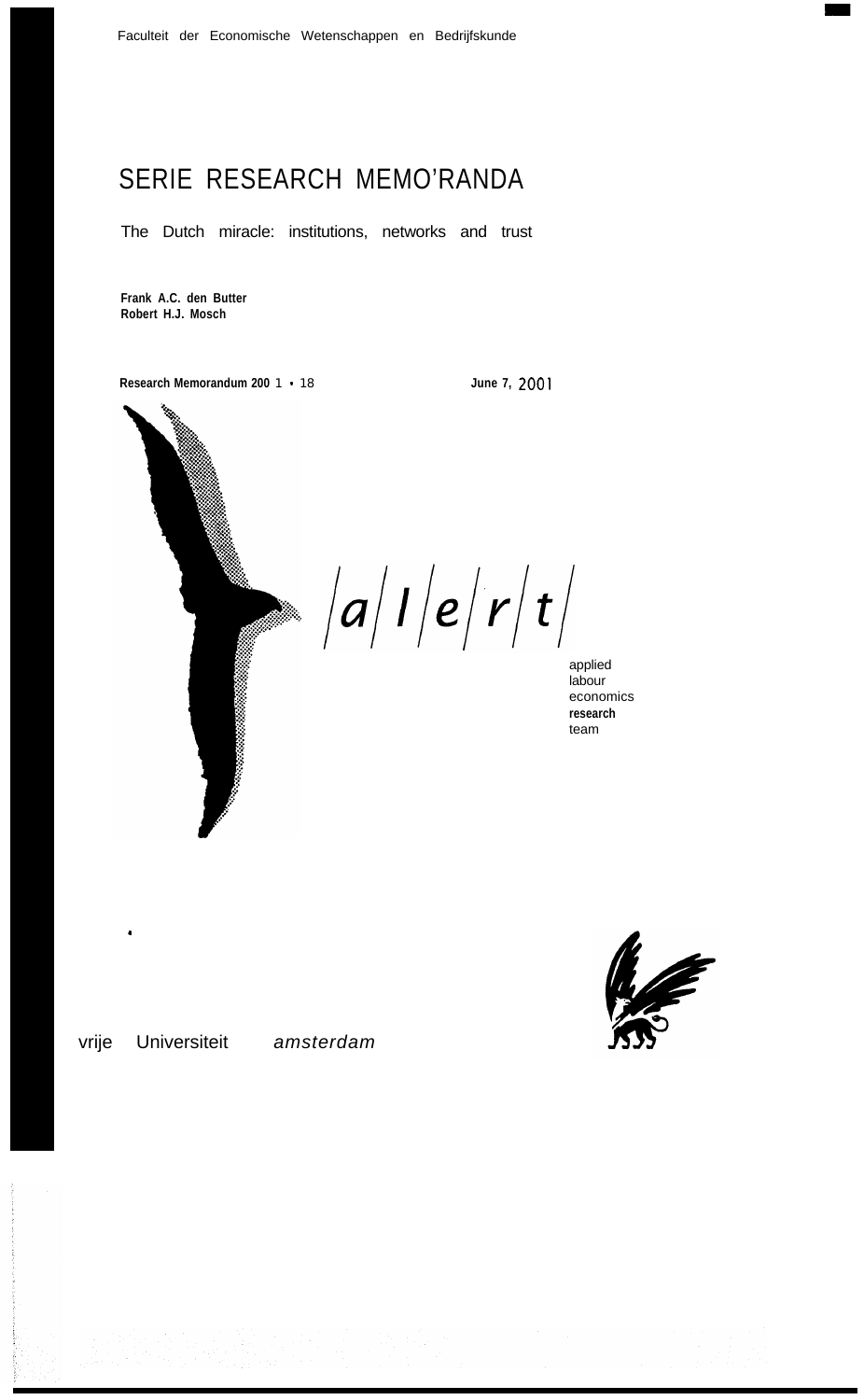## **The Dutch miracle: institutions, networks and trust**

Frank A.G. den Butter<sup>1</sup> and Robert H.J. Mosch<sup>2</sup>

This version: 6 June, 2001

## *Abstract*

Between 1982 and 2000, the Netherlands experienced a remarkable economie recovery. Labour participation rose from a European low of 52 percent to the European average of 65 percent. Unemployment decreased from a high of 14 percent to a present-day low of 2% percent, while govemment finances and social security were reorganised. This paper aims to demonstrate how the Dutch culture of consensus, reflected in the Dutch institutional consultation structure, was one of the main driving forces of this recovery. The trust enhancing effects of the institutional framework, in which government, unions, employer organisations, centra1 bank and advisory bodies meet each other fiequently in forma1 and informal atmospheres, produced an environment of mutual trust and co-operation that was capable of effectively dealing with the problems. Two decades of wage moderation and increased labour market flexibility have led to economie prosperity without significant social unrest. It is an example of an institutional framework that transforms trust between persons and organisations at the micro leve1 to positive macroeconomic effects.

**Keywords:** labour market policy, institutional framework, networks, trust

### **1. Introduction**

Between 1982 and 2000, the Netherlands experienced a remarkable economie recovery. Some people even speak of a "Dutch miracle" and hold the so-called "Polder model" responsible. Highlights are the increase of labour participation from a by international standards relatively low 52 percent to the European average of 65 percent, and the decrease in unemployment from a high of 14 percent to a present-day low of 2% percent. Furthermore, government finances turned from a 9 percent deficit to a small surplus and the social security system was drastically reorganised.

Several explanations have been given for this miraculeus recovery. This paper focuses on the role of the specific Dutch institutional framework of social-economie policy preparation as a driving force of the recovery. The Dutch culture of consensus finding in combination with the institutional consultation structure in which government, unions, employer organisations,

<sup>&#</sup>x27; Tinbergen Institute; Free University, Applied Labour Economics Research Team (ALERT), Department of Economics: De Boelelaan 1105, 108 1 HV Amsterdam, The Netherlands; Scientifïc Council for Government Policy, email: **fbutter@econ.** 

<sup>&</sup>lt;sup>2</sup> Tinbergen Institute; Free University, Applied Labour Economics Research Team (ALERT), Department of Economics: De Boelelaan 1105, 1081 HV Amsterdam, The Netherlands, email: mosch@tinbergen.nl.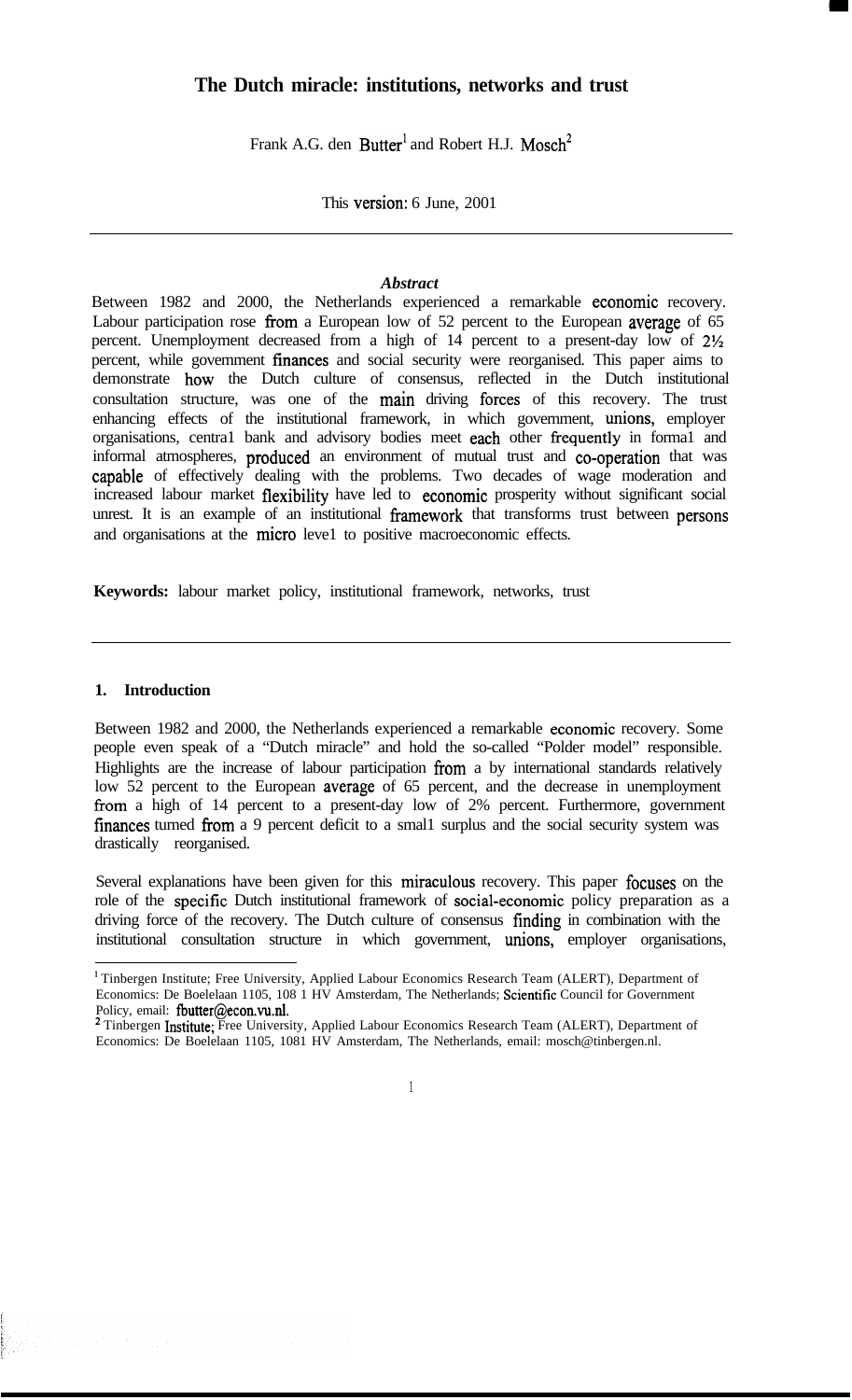centra1 bank and advisory bodies meet each other frequently in forma1 and informal atmospheres, produced an environment of mutual trust and co-operation that was capable of effectively dealing with the problems of the economy.

The concept of trust becomes relevant for **economic** analysis when one drops the standard assumption of perfect and free information and takes care of the notion of bounded rationality. In a situation of imperfect and **asymmetric** information, which is typical for the policy making process, it is impossible to write complete and legally binding contracts. This offers the possibility of opportunistic behaviour by transaction partners. This means that agents can gain extra benefits at the expense of their transaction partners (Williamson, 1985). In these situations, trustworthiness is regarded as the characteristic of the party that refrains from opportunistic behaviour. Trust is the expectation of a party that the other party wil1 behave trustworthy. It favours co-operation. The combination of game theory and the practica1 problem of co-ordination between different parties at the labour market shows that - in genera1 - parties will be better off if they co-ordinate policies than they would be in the Nash uncooperative equilibrium in which each party sets its policies while taking those of the others as given.

A major advantage of building trust by co-operation of unions and employer associations is that hold-up problems can be prevented. Two decades of co-operation between unions and employer federations in the Netherlands have crystallised into a sustained combined strategy of lowering wage costs, increased labour market flexibility and investment in employment. Although this strategy involved twenty years of wage moderation (during which profïts of firms were restored), social unrest in the form of strike activity has been negligible. Although wage moderation in The Netherlands can be seen as just the Phillips-curve effect in reaction to high unemployment, a major argument of our paper is that this sustained co-operative stance can only be explained in terms of high mutual trust between the negotiating parties of labour standards. The institutional framework can in this way be seen as the intermediary element that transforms trust between persons and organisations at the micro leve1 (often found in microeconomic game experiments) to positive macroeconomic effects.

Yet, in spite of the enhanced labour participation, and in spite of various reforms of the social security system, demand for social security benefits remained high in the Netherlands, especially with respect to labour disability, where a considerable part of the receivers of benefits are unemployed in disguise. Hence, this outcome of the reforms in the social security system shows a remarkable discrepancy between the behaviour of social partners in the wage setting process and their management of social security. The first can be considered highly responsible and praiseworthy, the second is a clear example of rent-seeking behaviour. In the constellation where on the one hand social partners had to decide about the implementation of the social security system, and on the other hand government had to bear al1 costs, social partners frustrated the workings of the system by using it as a "dump" for less-productive workers. In that way they took no interest in the costs for society. This may be a lesson that a co-operative stance in one field of policy does not form a guarantee for joint utility maximising behaviour in other fields. The institutional structure must always be given the shape that intemalises al1 extemal effects in the decision procedure.

The content of the paper is as follows. Section 2 gives a short overview of the main characteristics of the transition from the Dutch disease to the Dutch miracle. The main institutions and their role in the "Polder" model are discussed in section 3. In this discussion, a special emphasis is laid on the trust enhancing aspects of this institutional framework.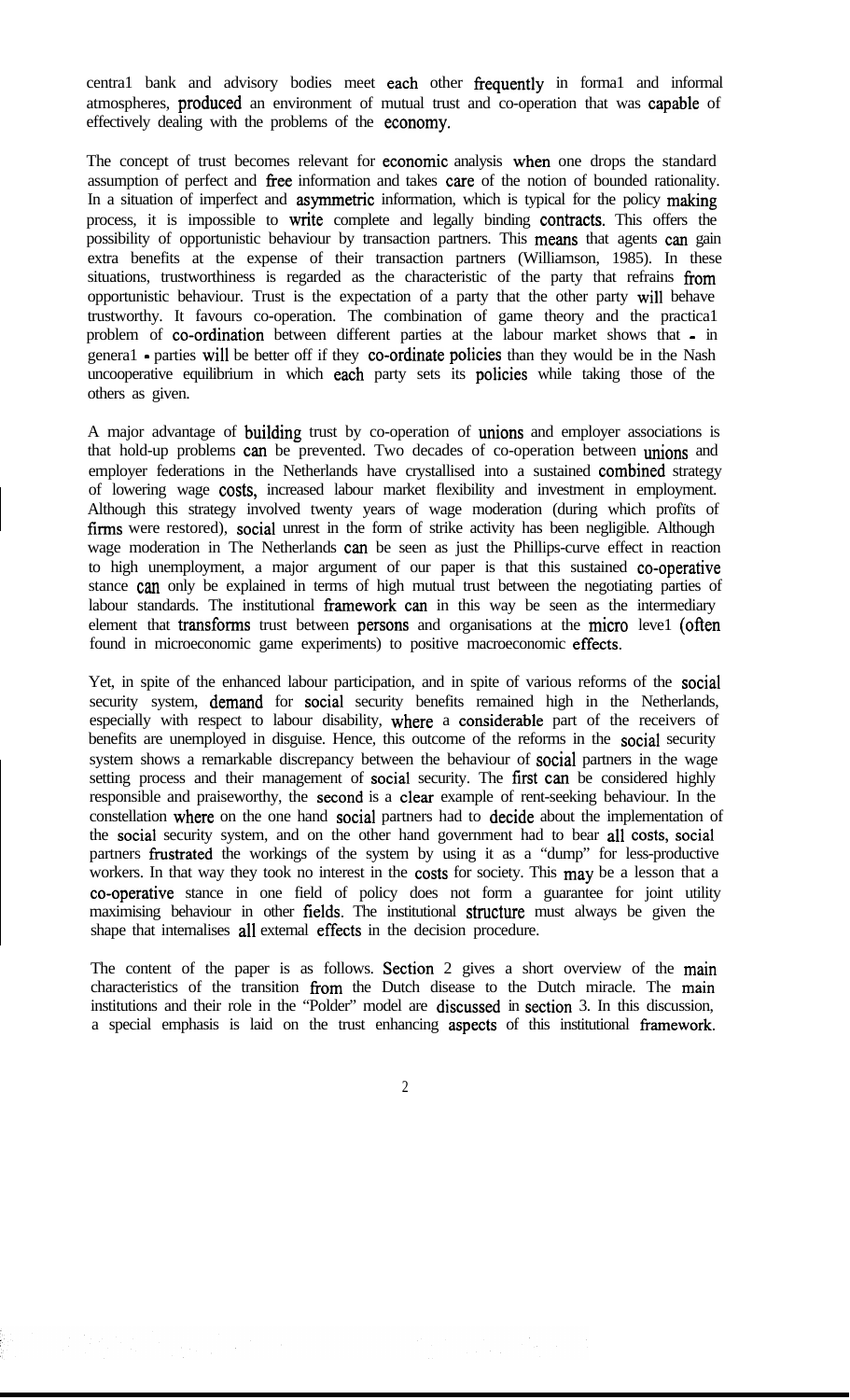Section 4 explains the relevance of trust for the efficient functioning of labour markets in some more detail. After the treatment of the theoretical model, we show the appropriateness of the model for the Dutch (labour) market. In section 5, we confront the fïndings of the earlier sections with the actual interaction of the policy makers in the Dutch institutional setting. The Wassenaar agreement and the main policy measures that are held responsible for the economie recovery are analysed in the light of trust between the main players and the theoretical model discussed in section 4. Section 6 concludes.

## **2. From Dutch disease to Dutch miracle**

The post-war period until 1963 can be characterised by strong GDP growth, full employment and, because of govemment wage control, modest wage increases. After the period of reconstruction which ended in the mid 1950's the Dutch economy was characterised by former Minister Andriessen (1987) as an economie eldorado. It was a period of Keynesian demand management, with hardly any cyclical downturns.

The system of govemment wage control more or less stops functioning after 1963. This is caused by pressure from the market - where labour shortages lead to "black wages" - and from social partners (labour unions and employer associations) who want to stop government interventions in "their" labour market. The gradient release of wage setting comes at the same time with the transition to a modem welfare state by expanding social security with a number of provisions which, later, prove to be very generous (see table 1). The discovery and exploitation of large stocks of natura1 gas contribute to the politica1 belief that such a generous and extensive system is sustainable and can be financed.

| Table 1: Social security, main legal provisions                              |                               |
|------------------------------------------------------------------------------|-------------------------------|
| Employee insurance                                                           |                               |
| 1930 Sickness Act (ZW)                                                       | Income loss due to sickness   |
| 1949 Unemployment Act (WW)                                                   | Income loss due to            |
|                                                                              | unemployment                  |
| 1964 Sickness Fund Act (ZFW)                                                 | Covers medical expenses       |
| 1967 Disability Act (WAO)                                                    | Income loss due to disability |
| National insurance                                                           |                               |
| 1957 General Old Age Act (AOW)                                               | Old age pension               |
| General Widows and Orphans Act (AWW), replaced<br>1959                       | Pension for widows,           |
| by General Survivors Act (Anw) in 1996                                       | widowers and orphans          |
| 1963 General Child Allowance Act (AKW)                                       | Child allowance               |
| 1967 General Exceptional Medical Expenses Act (AWBZ)                         | Exceptional medical expenses  |
| 1976 General Disability Act (AAW)                                            | Disability for others than    |
|                                                                              | employees                     |
| Social provisions                                                            |                               |
| 1965 General Social Assistance Act (Abw), replaced in 1996 Social assistance |                               |
| by new General Social Assistance Act                                         |                               |

The oil shock of 1973 marks the end of this period. The shock leads to high energy prices and, through the automatie price compensation, to a proportional rise in wages and benefit levels.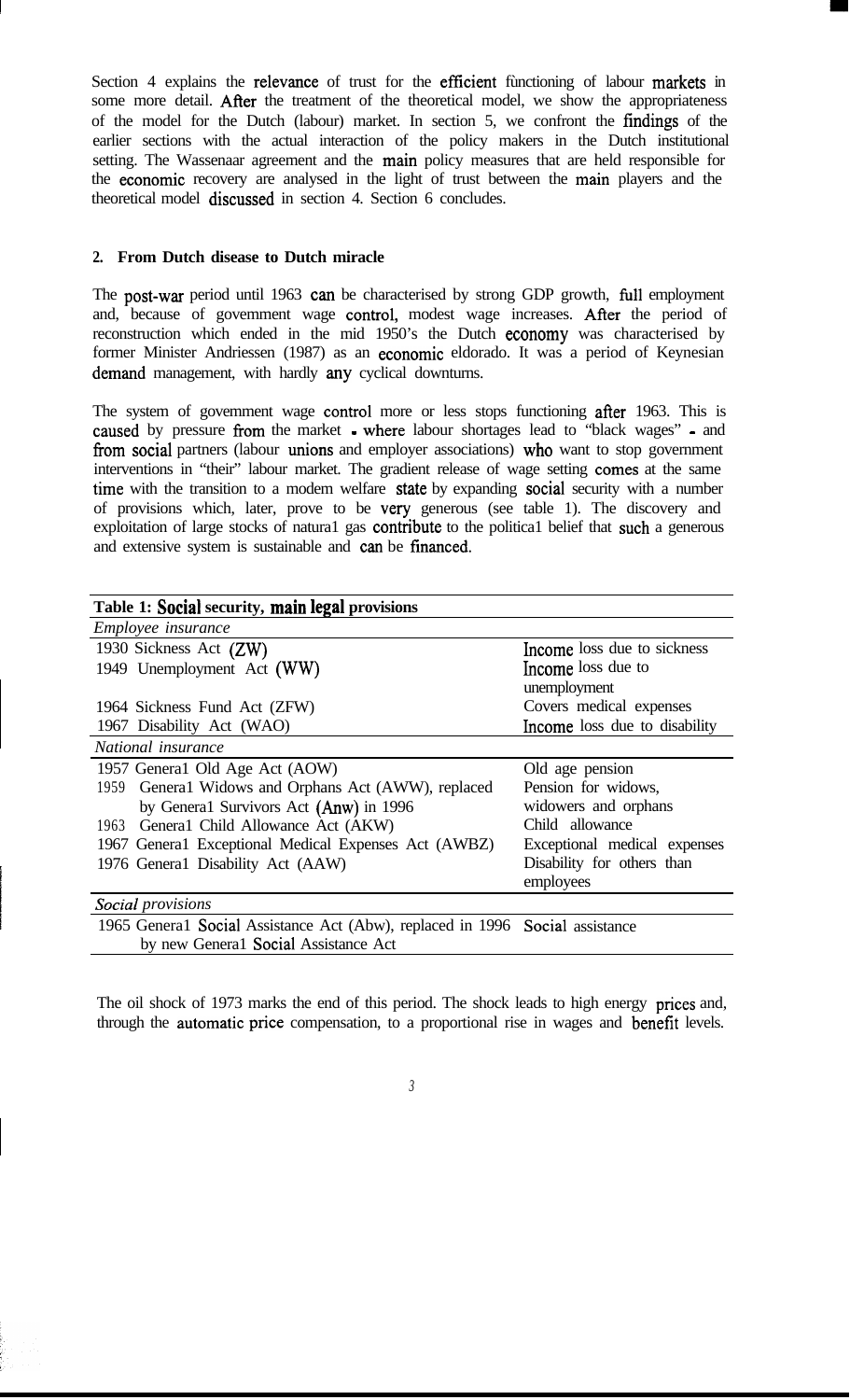The guilder remains strong because of the revenues from the export of gas. This worsens the competitive position, which hinders exports and depresses the exposed sector. The economie problems in is period have become known as the Dutch disease. So, prices and wages increase, and profits are squeezed. Unemployment starts to rise (and nearly does not decline in the period between the oil shocks) and the Keynesian expansion policy of the govemment now leads to rising budget deficits. The second oil shock (1979-1980) worsens the situation even more. The wage share in market sector income - the share of the added value that accrues to the factor of labour and is therefore not available for capital costs – increases to 95 percent (see figure 1). Unemployment reaches a high of about 14 percent in the beginning of the eighties. The government tries to enforce wage restraints by intervening with mandates on wages, but these are not very successful in this period.





*Source:* **CPB,** *Centraal Economisch Plan 2001.*

Finally, in 1982, labour unions and employer associations reach agreement on a policy of voluntary wage restraint and redistribution of work in order to restore profïts and fight unemployment in the so-called Wassenaar agreement. This agreement marks the start of a period of relative wage moderation (e.g. vis-à-vis real wages in Germany) which results in a considerable decrease in the labour-income ratio. In section 4 we discuss türther how the agreement acts as a major first step in the transition from the Dutch disease to the Dutch miracle. This switch in policy and its acceptance are more or less initiated by insights of the economie profession that Keynesian demand management is no longer an adequate policy receipt to combat stagflation. It becomes understood that the negative supply effects of wage rises are, through lower profits and worsening of the competitive position, stronger than the positive demand effects.

The start of the Lubbers Cabinet in 1982 also marks a switch in fiscal policy. The gradual expansion of the public sector (centra1 govemment, local govemment and social insurance) comes to an end and the govemment budget deficit declines from 8.6% in 1983 to smal1 surpluses in 1999 and 2000 (see figure 2). The strict budgetary policy results in a decline of the share of taxes and social security premiums and the share of public expenditures in GDP between 1983 and 2000, namely from 47.4 to 41.4% and 58 to 40.0%<sup>3</sup>.

*<sup>3</sup>* **CPB,** *Centraal Economisch Plan 2001.*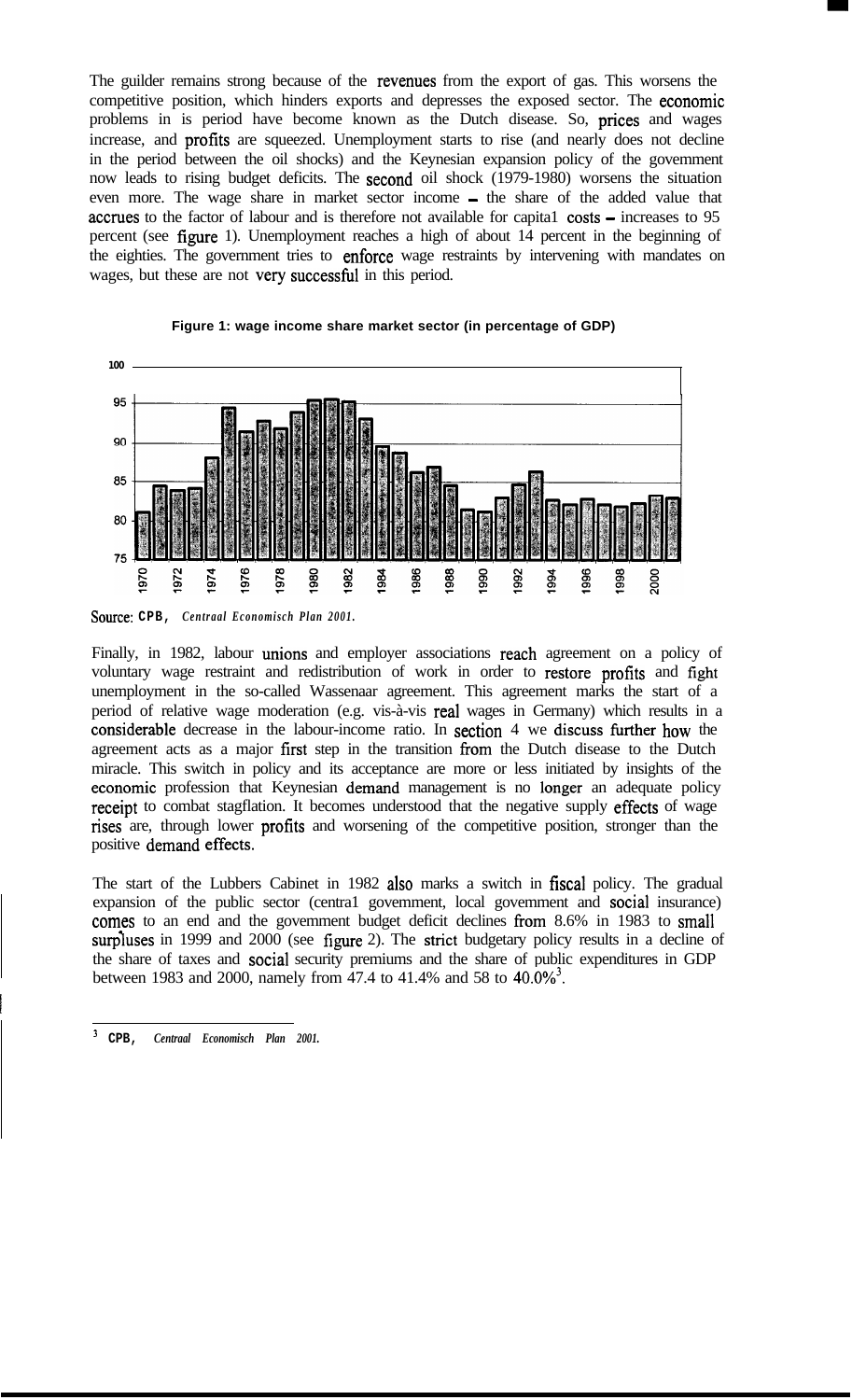



Source: CBS, Statistical Yearbook, SDU publishers, The Hague.

This policy of budget constraint is enforced by two developments. First, employment in the public sector decreases from 15% to 11.7% of total employment, while the wages of civil servants stay largely behind market developments. Putting the index for (nominal) contractual wages at 100 for base year 1980, wages in the private sector rise to 170 in 1999, while workers in the public sector see their income rise to 137<sup>4</sup>. In real terms, hourly wages in the public sector still are in 1999 almost 15 percent below their 1980 level (see figure 3). Remarkably this happens without serious unrest among the govemment personnel, although union density is relatively high in the public sector. The second source of budget improvement comes from reduction in expenditures on social security - particularly because of lower benefit levels and not so much because of a reduction in the number of benefit receivers.

.

*<sup>4</sup>* CBS, *Statistical Yearbook,* SDU publishers, The Hague.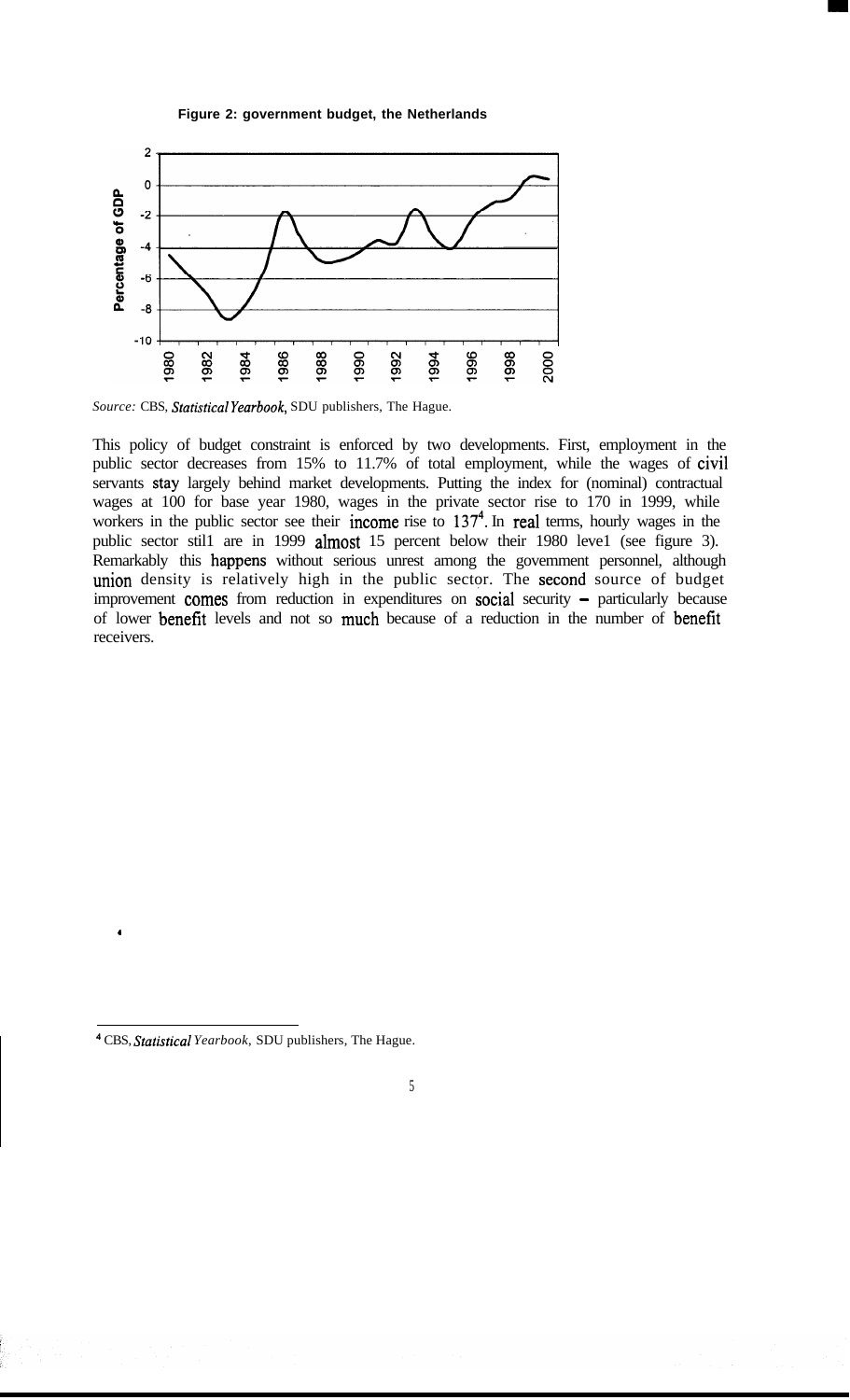



Source: CBS, Statistical Yearbook, 1970-2000, SDU Publishers, The Hague

.

Yet, the most noticeable change in the Dutch economy is the decline in unemployment from about 14 percent in 1983 to 2% percent at the end of 2000 (see fígure 4). Especially the fact that other European countries that used to experience the same cyclical circumstances as the Netherlands stil1 write double digits for their unemployment performance makes this remarkable. However, official unemployment fïgures are not fully comparable between countries. In the Netherlands, people above 57 years old don't count as registered unemployed, because they are no longer obliged to search actively for a job since 1983. Another typical Dutch arrangement is the widespread use of early retirement, which also distracts older workers from the labour force. Above this, the Dutch disability benefit scheme attracts two to three times more people than it does in other countries: part of these receivers of a disability **benefit** can be regarded as unemployed in disguise, especially as the disability scheme is more generous than the unemployment scheme (Aarts, Burkhauser and De Jong (1996), Hassink (1997), Lindeboom (1992)). These three options for a comfortable early exit have resulted in a very low participation rate for elderly in the Netherlands.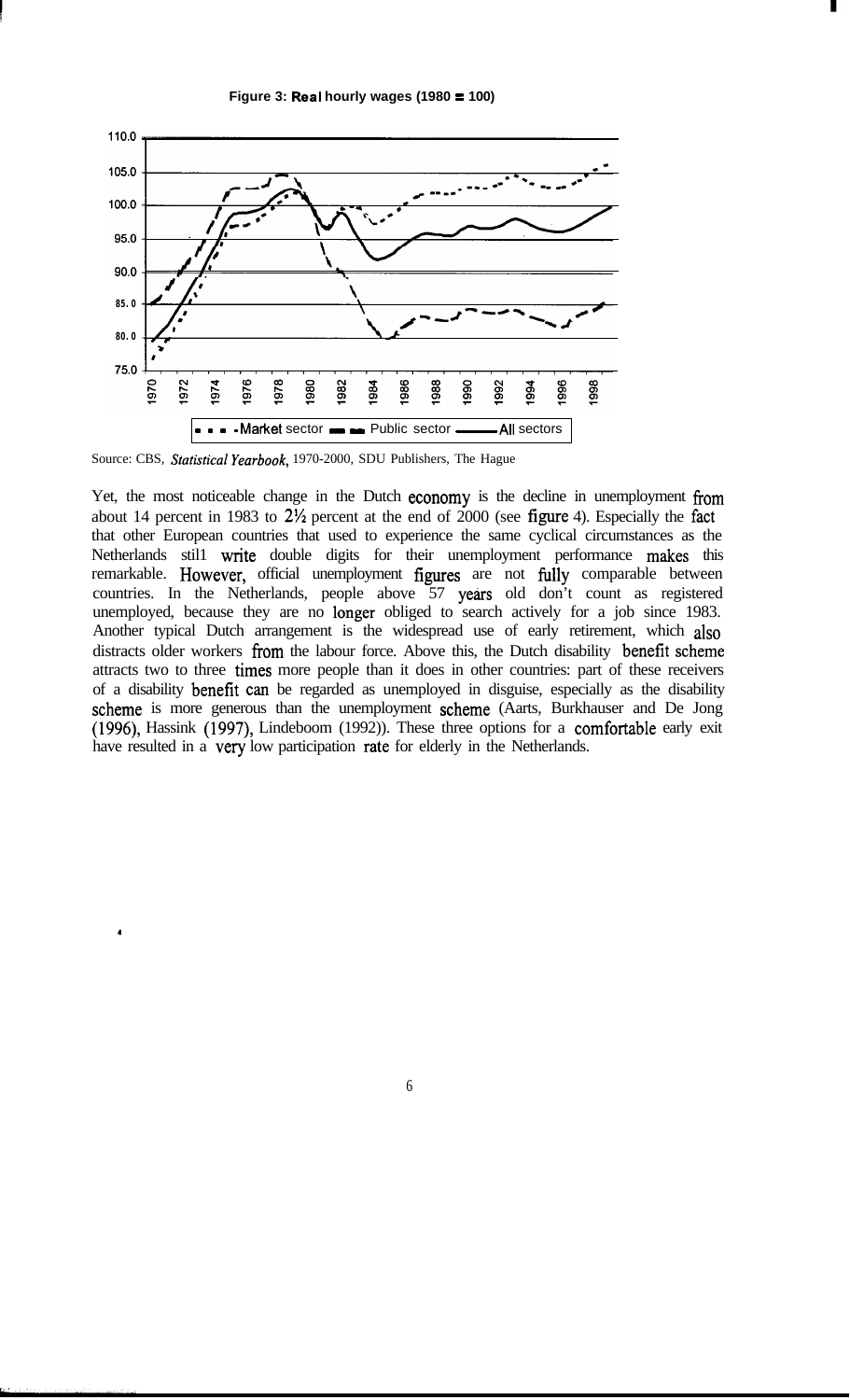#### **Figure 4: Unemployment (percentage of labour force)**



Source: ILO Yearbook of Labour Statistics.

Although the unemployment fígures look a little less spectacular given these considerations, the fïgures about employment are far more conclusive, and again underline the economie miracle. From 1984 on, employment growth is clearly above European average and comparable to the results of the American job machine (see fïgure 5). Labour participation rises from an European low of 52 percent in 1983 to 65 percent, which is about European average.

**Figure 5: Annual employment growth**



Source: ILO Yearbook of Labour Statistics.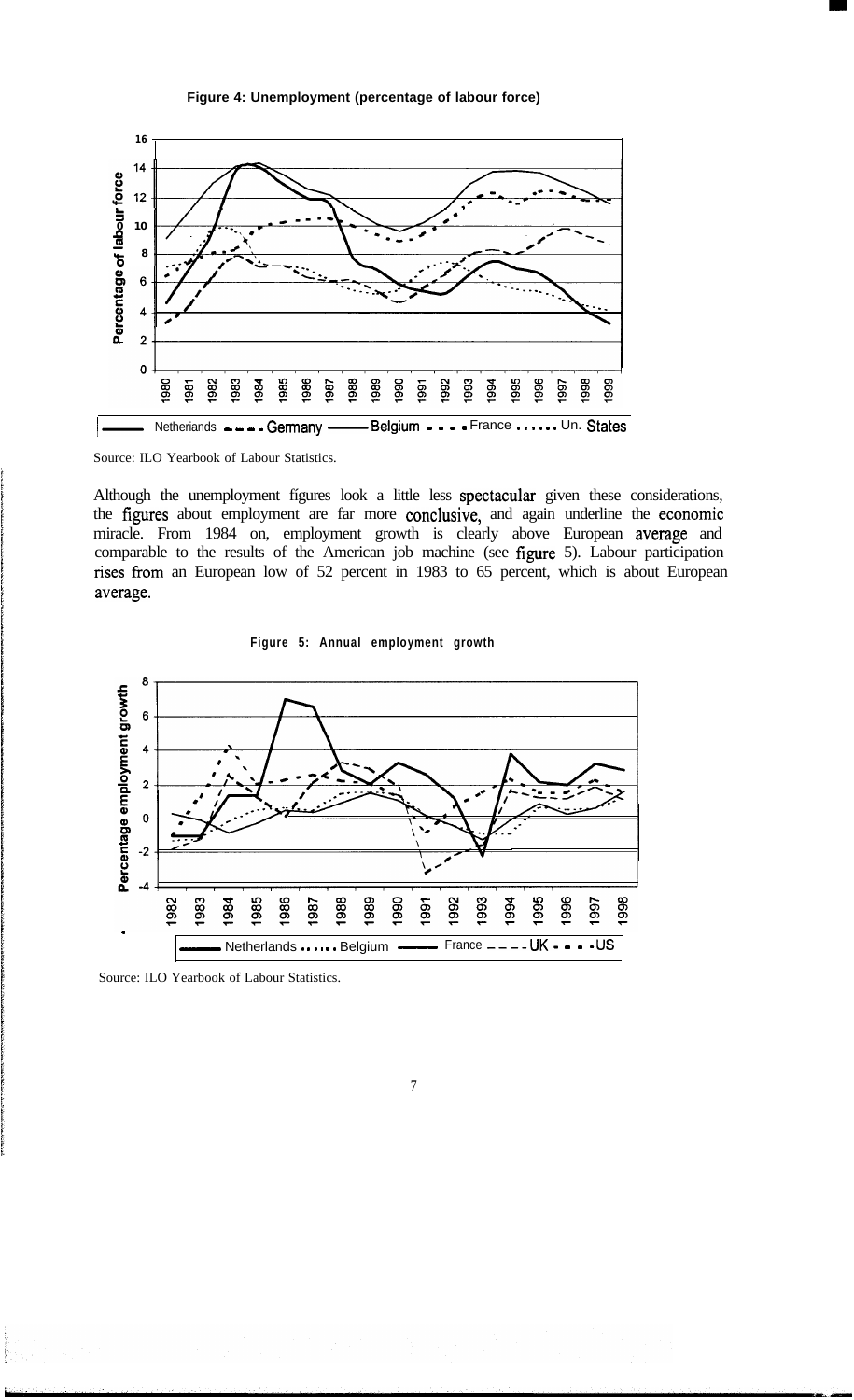#### **3. Institutions, consultation structure and effects on trust**

In the preceding section we gave an overview of the transition - from Dutch disease to Dutch miracle that took place in the Dutch economy. In this section we focus on the specific Dutch institutional framework that, in our eyes, made this recovery possible. We pay attention to peculiarities of the Dutch society as the "drive for consensus" and "pillarisation", and how these are reflected in the institutional setting. Afier the discussion of the various players in the field of economic policy making, we pay attention to some specific legislation on labour standards negotiations to get a better understanding of the functioning of the Dutch labour market. Throughout the whole section, a special focus is laid on the trust enhancing effects of the institutional framework. In section 4, we explain why trust is important for economie policy.

#### *Consensus and pillarisation*

The drive for consensus is often considered as a dominant social characteristic in The Netherlands. Its origin may even be the Dutch historie context of the struggle against the water. Already in the twelfth century public boards came into being to organise protection against the sea and initiate land-winning procedures. This common interest forced people to co-operate with each other and to reach a compromise, or preferably a consensual agreement, in order to be able to defend themselves against the danger of floods in al1 circumstances. Moreover, for the farming in "polders" agreement is needed on the leve1 of the ground water and on good maintenance of the dikes and ditches.

This idea of consensus formation as dominant social characteristic was, in a portentous way, combined with another peculiarity of the Dutch society, namely its "pillarisation". During the twentieth century until the seventies, the Dutch society was separated into four "spheres of influence", i.e. into four separate "pillars", namely catholic, protestant, socialist and liberal. These four pillars had their own schools, newspapers, broadcasting companies, sport clubs and politica1 parties. For a large part, people communicated with each other only within each pillar. At the leve1 of government, however, the leaders of the different pillars did not hesitate to contact each other and form coalition govemments. These coalition govemments are a necessity in The Netherlands, where the politica1 parties originally represented the various pillars. It has never happened that a single party obtained a majority in parliament. This system of coalition govemments forces the different political streams to work together, reach compromises and, even better, consensus.

This drive for consensus and pillarisation constitutes the background for the institutional framework for (economie) policy formation in The Netherlands. An insight in the working of these institutions is crucial for the understanding of how the trust enhancing effects of this institutional framework have contributed to the Dutch miracle.

#### *Centra1 Planning Bureau*

A crucial role in this institutional set-up is played by the Dutch Centra1 Planning Bureau (CPB) which has now renamed itself in English as The CPB Netherlands Bureau for Policy Analysis (CPB) as it does not want to be associated with economie planning in the sense of the socialist economies. Yet, it was founded in 1948 originally as a centra1 planning bureau for economic affairs, with Tinbergen as the first director.

In spite of the fact that the CPB is formally part of the Ministry of Economie Affairs, it fulfils its advisory task independent from government interference. This status of independence is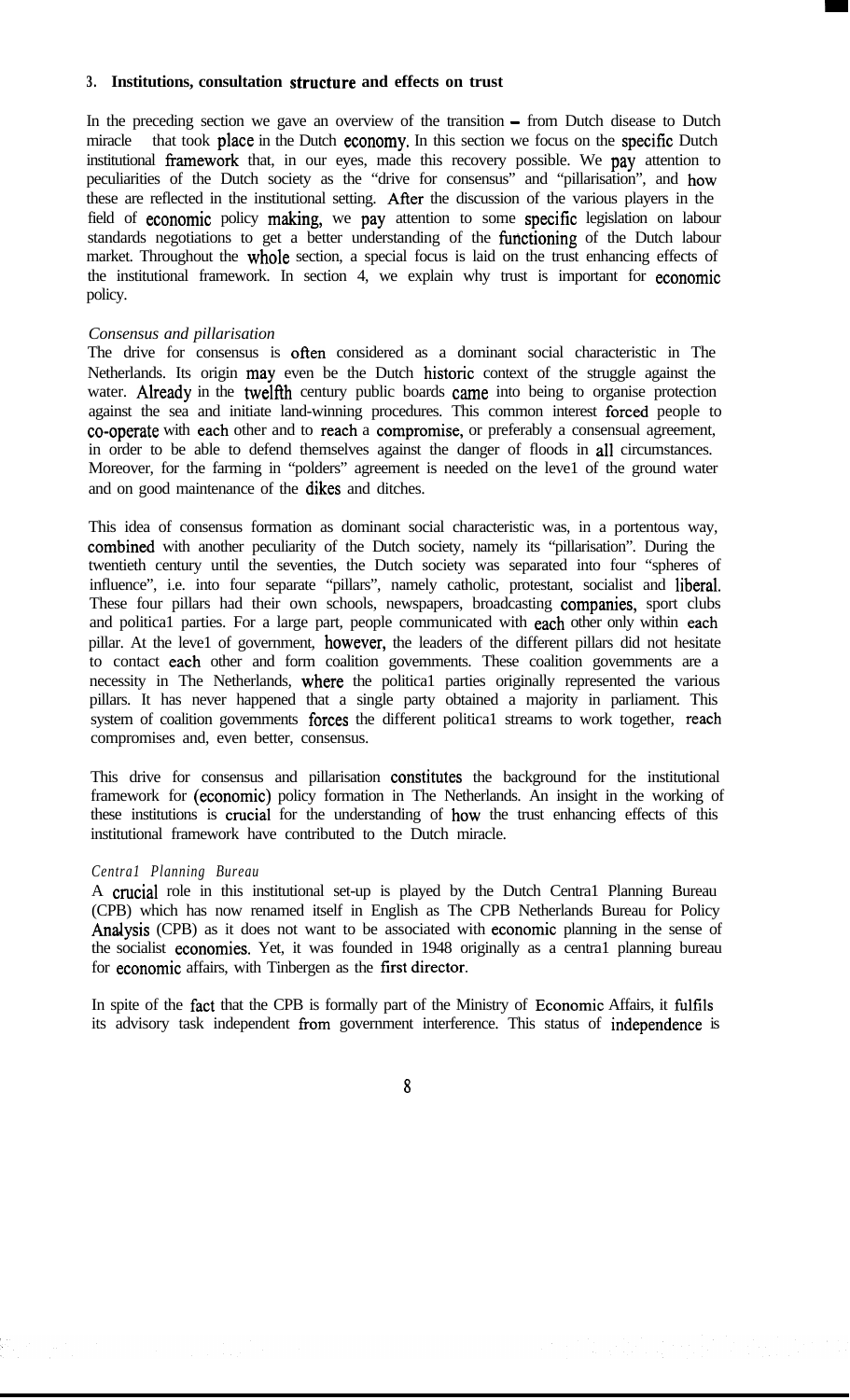recognised by al1 parties and stakeholders in the policy making process, which has provided the analyses of the CPB with high reputation and esteem. The two major periodic publications of the CPB are the Centra1 Economie Plan (CEP) and the Macroeconomic Outlook (MEV). The Centra1 Economic Plan is published each year in springtime and contains a survey and analysis of economie developments in the Netherlands and abroad. The CEP also contains economie forecasts for the current year. The MEV is published together with the government budget in September each year and contains the forma1 forecasts of the economy in the next year, on which the govemment budget has to be based. Moreover, the MEV gives revised projections for the current year.

In fact the CPB nowadays has two major tasks. The first is that of national auditor: this implies economie forecasting and assessment of the effects of policy measures for the govemment and for other groups involved in the policy making process. The second task of the CPB has remained, up to now, somewhat underexposed. It is that the CPB conducts, in the more genera1 sense, applied economie research (see Don, 1996).

CPB's reputation of independence has been challenged from time to time both in academia and by the press, especially with respect to its task of forma1 auditor for the govemment. Here the position of the CPB is in fact that of a monopolist and it is true that the CPB has a special position, as it has access to confídential information on govemment policy. This position is needed in order to be able to react promptly on questions by policymakers, which mainly regard technical and accounting aspects in policy discussions. Yet, in the institutional framework for policy making in the Netherlands a nurnber of checks and balances have been built in order to prevent the CPB to misuse its monopoly position. Such misuse would also immediately destroy much of the reputation that the bureau has built up so carefully. Besides it is a question of efficiency to have, in a relatively smal1 country as the Netherlands, only one institute which is responsible for this kind of macroeconomic forecasting and policy evaluations. This task requires a lot of specifïc investments and hence the institute has to be quite sizeable. It is typical for the institutional set-up of Dutch policy making that there are numerous formal and informal contacts between the staff of the CPB and the economists at ministries, researchers in **academia** and the staff of the **social** partners. On the one hand they provide relevant information to the CPB, but, on the other hand, they will, if needed, be critical on the work of the CPB.

The CPB does not hold a monopoly position for its second task, namely that of institute of applied economic research. Here, it competes both with other Dutch institutes and with institutes abroad. Nowadays the CPB is asked more frequently than before to give a second opinion on research conduct by other institutes. Moreover, intemational organisations such as the OECD, the staff of the European Commission and the IMF publish periodical forecasts for the Dutch economy.

Since the CPB's first director Tinbergen (1936) has built the first econometric policy model it is understandable that model based policy analysis has, from the origin, constituted an important part of the work of the CPB. The CPB's 'model' early acquired a high status in academie circles and has come to be regarded in Dutch society as an objective piece of economie science (Den Butter and Morgan, 1998). The analyses of the CPB are widely used as input for social economie policy discussions. However, in the first few years of the CPB there was a fíerce intemal discussion in the CPB about the way the bureau should give shape to its advises (see Van den Bogaard, 1998). On the one side was Van Cleeff, who had the view that the CPB should follow a normative approach, while on the other side Tinbergen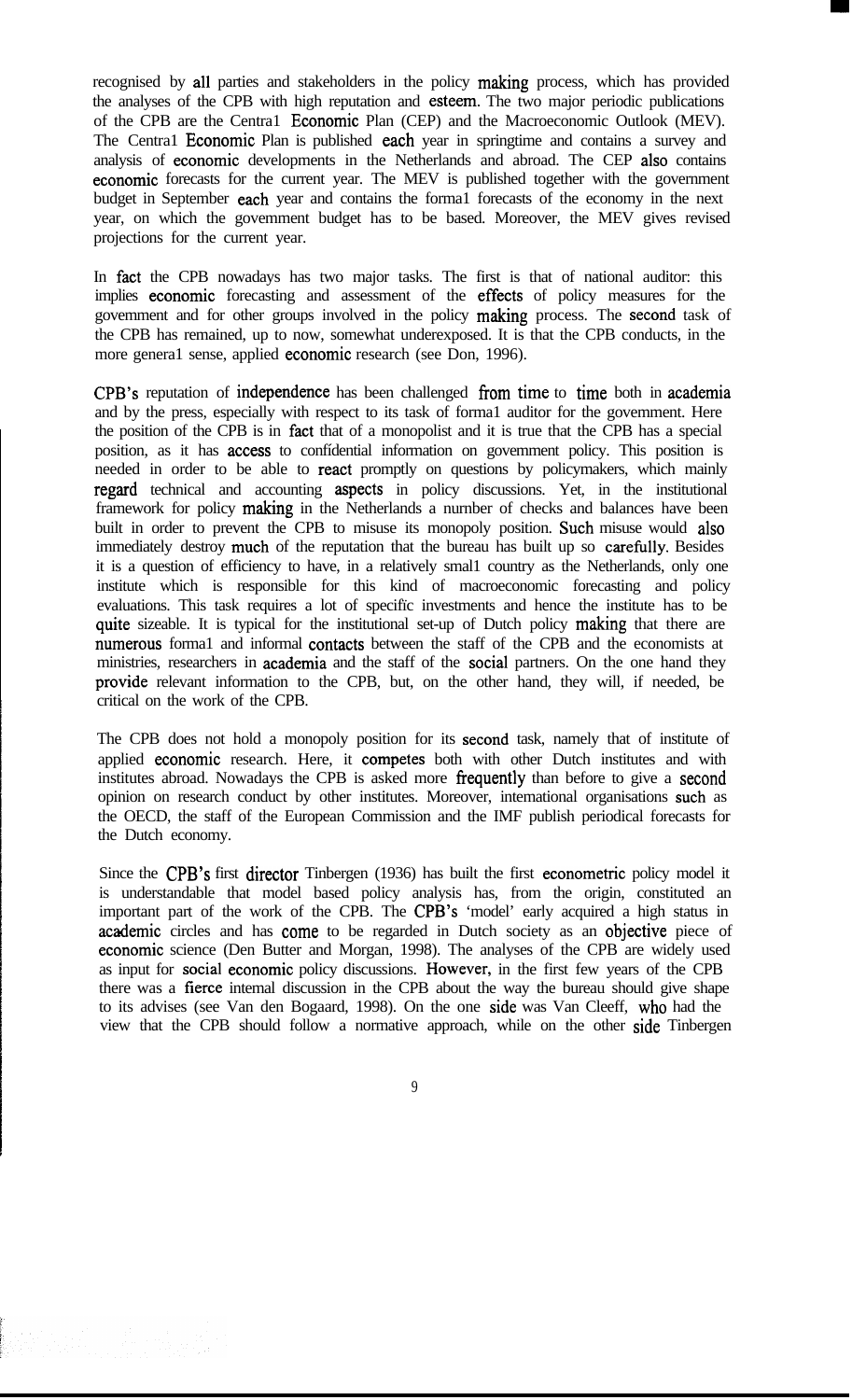supported the idea of disentangling the positive and normative elements of the analyses. Crucial in this controversy was in which way economie policy advice would be the most successful in the "pillarised" economy. Van Cleeff tried to develop an all-embracing normative theory which would integrate the ideas of the different pillars. Tinbergen wanted to develop a method that would give the most objective description of reality. The differences between the pillars would then be minimised to their different normative proportions. In other words, he wanted to make a clear distinction between the workings of the economy (model) and the policy goals (welfare functions), and then "try to agree on the first and compromise on the second issue". Tinbergen won this battle. Since then, economie policy preparation in the Netherlands is organised in three autonomous parts: data, model and norms. The data and statistics are collected by the Centra1 Bureau for Statistics (CBS), the workings of the economy are described by the models of the CPB and the balancing of different points of view is done by the govemment in dialogue with unions, employer organisations and other associations of organised interest. This method of splitting facts and politics seems to be the best in creating consensus in a pillarised society.

A major and unique example of this functioning of the CPB in policy consensus (or rather compromise) formation is that, in years in which genera1 elections for parliament take place, the major politica1 parties ask the CPB to calculate the effects of their election programs for economie growth, employment, income distribution and so on. The results for the different politica1 parties are widely spelled out in newspapers and television programs. Seemingly it is almost a realisation of Tinbergen's dream to separate the knowledge on the working of the economy, which is contained in the models used by the CPB, and the normative preferences on trade-offs between policy goals, which wil1 differ for each politica1 party (or pillar). In fact this procedure has proofed benefïcial in the formation of coalition governments and in drafting the "government agreement" that is signed by the various politica1 parties who cooperate in the coalition government. In the discussions after the elections, when a new govemment has to be formed, those policy measures put forward by the various politica1 parties have the best chance to be included in the govemment agreement that have, according to the calculations of the CPB, the largest favourable effects on the major policy goals.

However, this procedure may bring about some questionable side effects. Firstly the CPB will not include the various policy proposals by the politica1 parties at face value in their model calculations, but there is ample interaction and discussion between the party officials who write the economic sections in their political programs, and the staff of the CPB who implements the proposals in their models. So this exercise of the CPB may lead to revisions of the proposals by the political parties before they are published in their final programs. A second, even more questionable side effect is that the economists of the political parties have become familiar with the properties of the models of the CPB and will, in their policy proposals, see to it that they are effective in terms of the CPB models. In fact a bad performance in the CPB calculations, especially with respect to employment, can lead to a large loss of votes in the elections. The **result** is that this procedure made the policy proposals of the politica1 parties to be very much in line with proposals which are benefícial according to the models of the CPB. So it has led to a remarkable convergence of policy plans, which contributed to the lack of interest of the Dutch population for general elections – apart from "depillarisation" which may be another course. Moreover, there is a risk that the way the CPB models describe **economic** reality is not correct, so that **all** political parties are begging for the wrong horse in the design of their programs. This would imply an extraordinary example of a politica1 lock-in.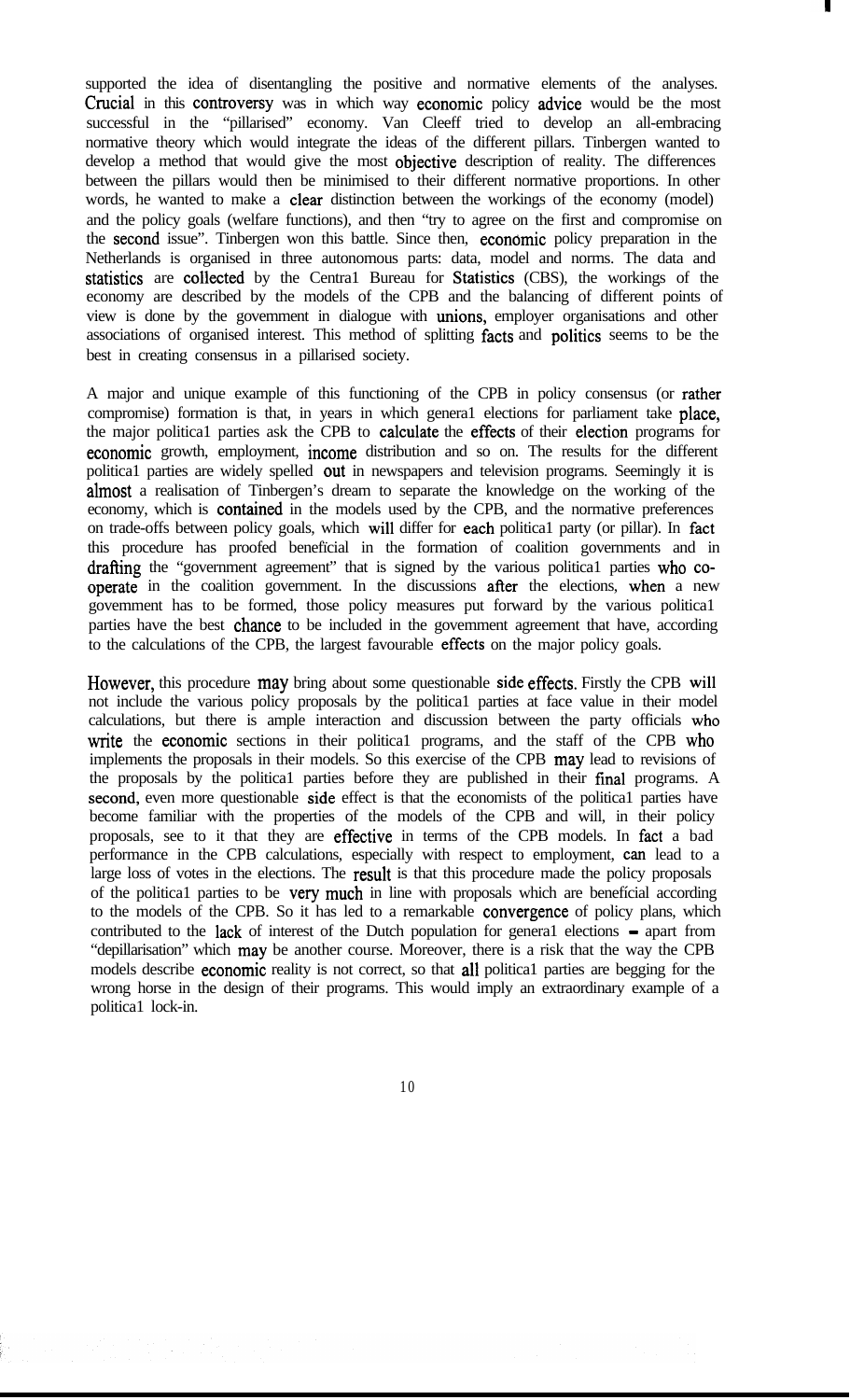## *Cen tral Bank*

The second institution which traditionally plays a major role in macroeconomic policy is the Dutch Centra1 Bank: the Netherlands Bank (DNB). The forma1 task of DNB is to conduct monetary policy in order to combat inflation and to keep the value of the money stable. The Dutch Centra1 Bank has always been quite independent from govemment intervention so that it can traditionally be ranked amongst the world's most independent centra1 banks. On the other hand, the role of DNB in the policy discussions in the Netherlands is not restricted to monetary policy; DNB takes part in the most prominent forums for policy discussion in the Dutch Polder model. The advice and policy analysis of DNB are wel1 respected and carry a large weight. Moreover, there is ample informal co-ordination with fiscal policy: the President of DNB has regular lunches with the Minister of Finance and the Treasurer General, who is a highly ranked civil servant at his ministry. The exchange rate policy of DNB also played an important role in economie recovery. The monetary policy of fixing the value of the Dutch guilder to that of the German Mark can be seen as a major contribution to the success of the policy of wage moderation. In this way, the relative decrease of labour costs in the Netherlands due to the policy of wage restraint, was not sterilised by a nomina1 appreciation of the guilder. As a result the Dutch guilder depreciated in real terms, which was beneficial to the international competitive position.

## *Foundation of Labour*

It is typical for the Dutch Polder model that the social partners are at the heart of the consultation structure for economie and social policy. The "Foundation of Labour" (STAR) is the formal platform where employees and employers meet each other on a structural basis. It was founded in 1945 as a private organisation and acts as a bilateral forum of discussion for unions and employer associations in the field of labour standards. The seats are equally divided between the two, and both sides deliver one of the two chairmen. The results of the discussions are stated in "centra1 agreements". This occurs about once in two or three years.

## *Social Economie Council*

Yet the major forum for politica1 discussions which is associated with the Dutch Polder model, is the Social Economie Council (SER). The SER is the main policy advisory board of the government for social economie matters. Its constellation is tripartite. Labour unions, employer associations and independent "members of the crown" each posses one third of the seats. There are three important labour union federations: the socialist/catholic FNV, the protestant CNV and the MHP for middle and higher ranked personnel/managers. Nation-wide union membership rate is about 27 percent, of which 64 percent belongs to the FNV, 19 percent to the CNV, 11 percent to the MHP and 6 percent to other unions<sup>5</sup>. There are also three employer federations at the centra1 level. The most important is the VNO-NCW, which acts as a representative for al1 employers. Members of this federation are both individual fïrms and lower leve1 employer organisations, often organised by industry. MKB and LTO are the representatives for respective firms of middle and smal1 size, and fïrms in the agricultural sector. The "members of the crown" consist of professors of university faculties of economics and law, politicians, the president of the Dutch Central Bank and the director of the CPB.

It is through these independent members that the policy discussions within the SER benefït from the insights of scientific research. The analyses of the CPB and DNB carry a large weight in these discussions. Policy advises by the SER are prepared in committees where representatives of the three categories discuss and amend texts drafted by the Secretariat of

<sup>5</sup> These CBS data relate to January 2001.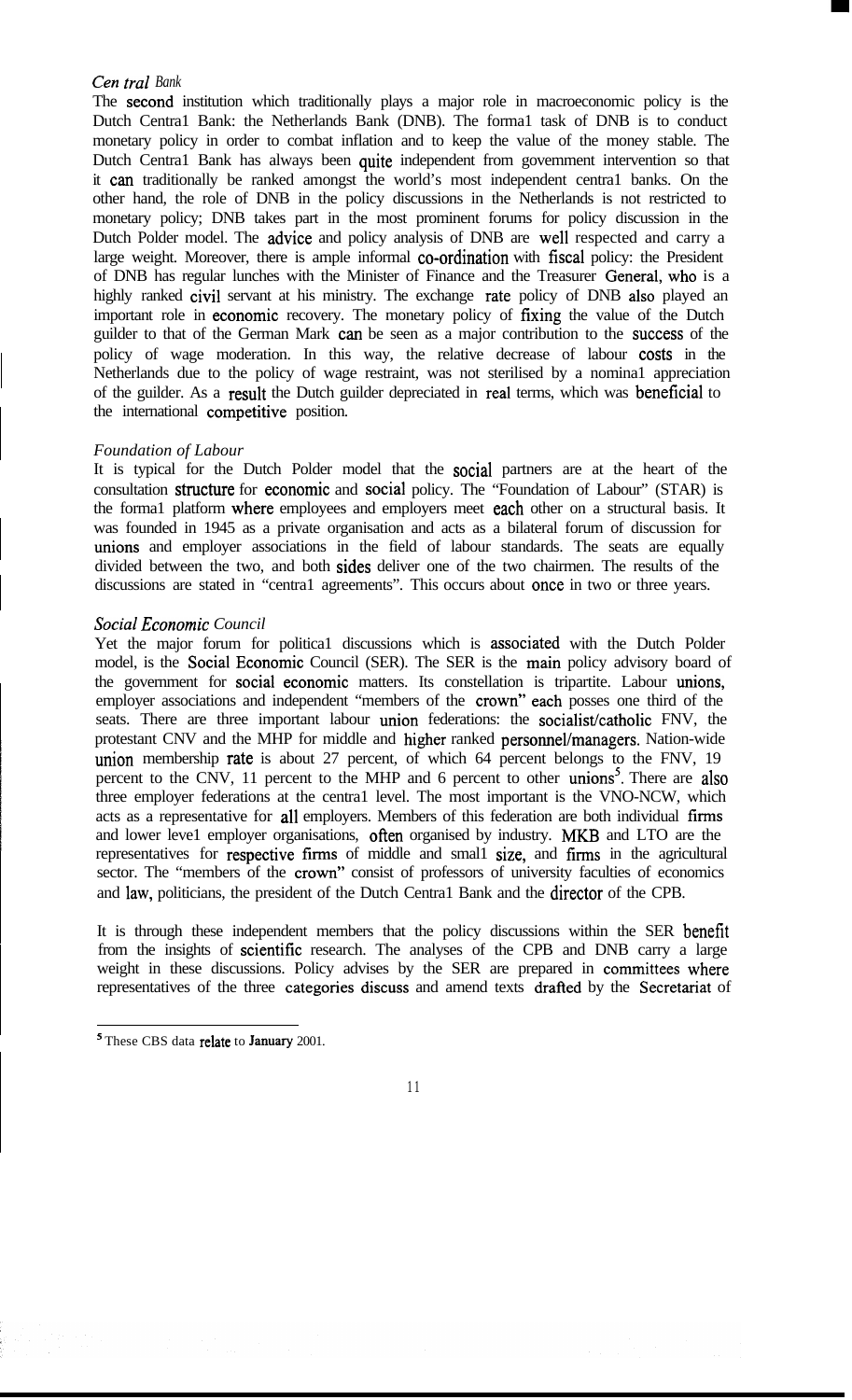the SER. Representatives of various ministries attend these meetings of the committees but formally they are observers. They wil1 not take part in discussions unless they are asked to provide relevant information. Obviously it is important for the impact of the advises of the SER that they are unanimous. It is quite exceptional that the govemment would disregard a unanimous policy advice of the SER. The independent members of the crown (which, by the way, represent the various pillars in the Dutch society) can, in informal discussions, be helpful in reaching such a consensus advice. A major role in this situation is played by the chairman of the SER, who is also an independent member, and understandably has a crucial position in the institutional set-up of the Dutch Polder model.

The SER has an important function in promoting trust between the various policy makers by acting as a platform of discussion for social partners, government, centra1 bank, CPB and scientists. The positive role of the SER has, however, not always been recognised by the govemment. The legal provision that the government was obliged to ask the SER for advice on al1 proposals for social-economie legislation was abolished in 1995. The feeling had arisen at the government leve1 that this procedure took too much time and caused too much "stickiness" in the policy preparation procedures. However, instead of weakening the position of the SER in the process of policy preparation, this measure seems to have strengthened it. The measure worked, probably unintended by the government, as a trigger mechanism for the members of the SER to reach consensus in its policy recommendations. Recommendations that are signed unanimously by the three parties involved give a strong signal to the govemment of societal consensus on specifïc policy measures, and are therefore much more powerfùl than recommendations that reflect divided opinions. As mentioned above, the Dutch culture of consensus puts strong pressure on the govemment to follow unanimous recommendations. The govemment is, however, not bound to act in the way the SER recommends, although it is obliged to give a forma1 reaction statement at every published advice.

The SER thus fulfils two main purposes. First, it works as a device for the govemment to get informed about the points of view of employee and employer organisations about socialeconomic questions. Especially the unanimous recommendations give the government clues about what policy measures wil1 be supported by society. Second, the SER works as a platform that brings together employee and employer organisations to talk with each other about social-economic matters. The presence of economic and legal scientists makes sure that the discussions are based on solid arguments. In this way they learn about each motives and objectives for and against certain policy measures. This prevents misunderstandings and can form a basis for developing mutual trust.

One of the major aspects in the negotiations in the SER, which is related to the idea of trust, is that the main negotiators meet each other regularly both in forma1 and in informal meetings. So it is the repeated game aspect of trust formation which plays an important role here. An example of this attitude can be found in an interview by Arjo Klamer (1990) on the occasion of the  $40<sup>th</sup>$  anniversary of the SER. Klamer posed the following question to Jan Stekelenburg, at that time the chairman of FNV, the largest trade union. 'My impression is that you and Van Lede  $-$  chairman of the largest employers organisation  $-$  are very much on speaking terms and that you are more friendly to each other than the outside world believes you are.' Stekelenburg's answer is: 'No, no, that is not true! It is certainly not true that we're constantly fíghting with each other, but at the moment of conflict it is clear and apparent and we don't ease the problem when we are together.' Then Klamer asked: 'Did it happen that you were really angry with Van Lede?' Stekelenburg replied: 'Yes, when there is really a large conflict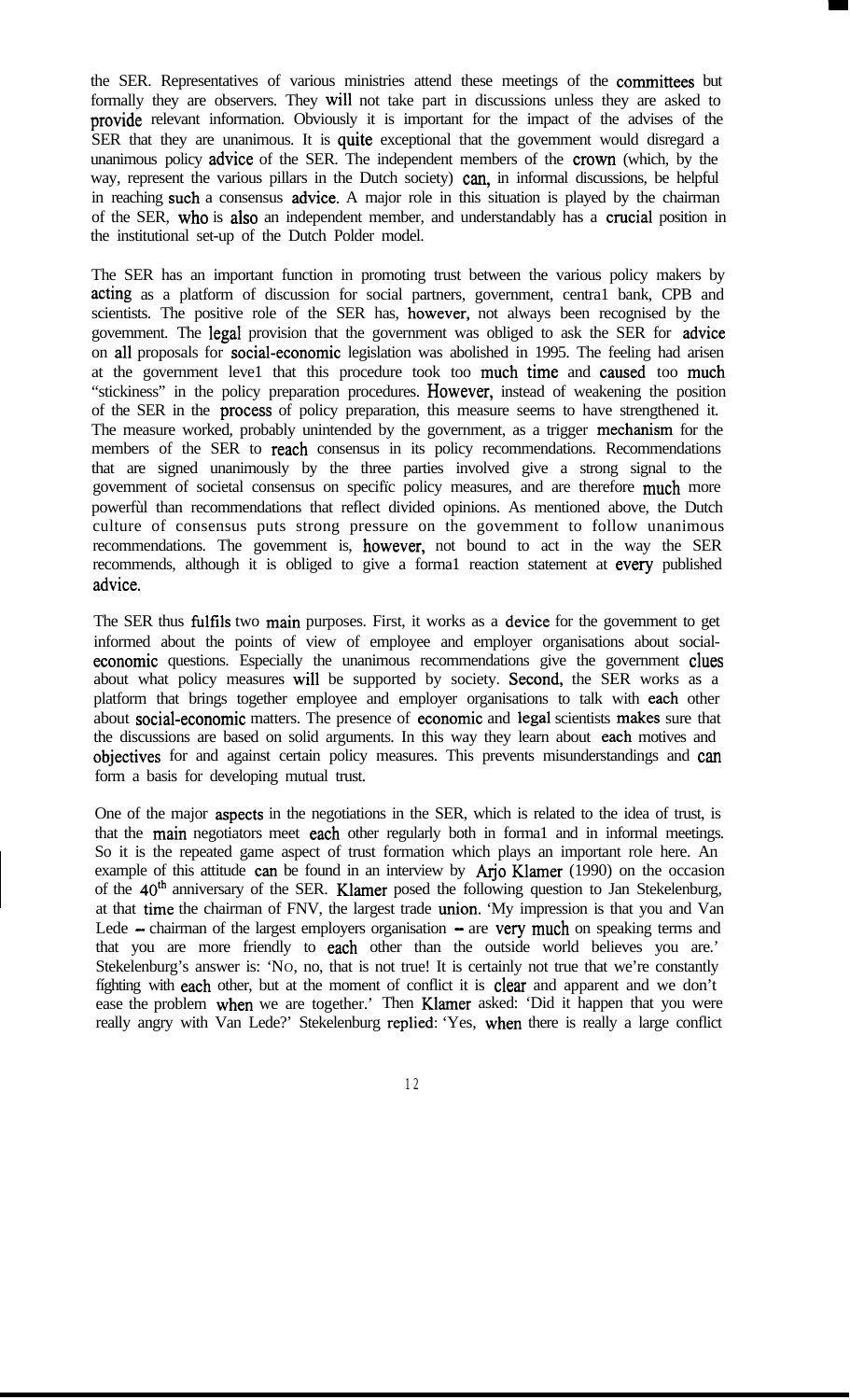1 may be angry. However, it wil1 happen in a way which does not harm our future relationship, because we are condemned to each other. We need each other in these negotiations on labour relations, so that we should be aware that after a big quarrel we wil1 always be forced to come back to business in a next situation. So the real hard and definite battle wil1 never be fought.'

#### *Committees*

A further major role in this technocratic process of economic policy preparation is played, albeit somewhat outside the spotlights of attention, by committees inside the ranks and files of the govemment. The "Council for Economie Affairs" (REA) and the "Centra1 Economie Committee" (CEC), are especially influential in this respect. The CEC consists of highly ranked civil servants from the key ministries involved in economic and social policy. The committee is chaired by the secretary general of the Ministry of Economic Affairs and it is through discussions in this committee that calculations by the CPB have inspired to major changes in economie policy (see Den Butter, 1991). Incidentally, when no consensus can be reached about difficult policy problems in the institutional framework sketched above, special committees are established for policy advice on these problems. A recent example (2001) is the committee chaired by Donner, former chairman of the Scientifïc Council for Government Policy and member of the "State Council", which is asked to provide a new design for the social security arrangements for disabled workers (WAO).

## **Scientific Council**

A danger that threatens the close consultation structure as it exists in the Netherlands is that it is susceptible to inertia, and even to lock-ins so that radical changes will never be initiated. In order to get out of such a situation, it sometimes helps if an outsider rings the alarm bell. This has become one of the functions of the Scientifïc Council for Government Policy (WRR). The WRR was founded in 1972 to provide advice to the govemment about long-term policies. Though this multidisciplinary Scientific Council is not a really a part of the consultation structure of the Dutch labour market, its reports are among the most influential socialeconomie analyses.

## *Parliament*

After all consultations in the institutions in the Polder model have been conducted, it is, of course, in the democratie state of the Netherlands in the end always the parliament that decides about policy measures proposed by the government. Yet the outcome of the consultations wil1 always carry a large weight in the voting behaviour of the members of parliament.

#### *Wage negotiations*

.

It is not only in the structure of organised meetings in the STAR and SER and other platforms that trust between policy maker is improved. Also the general structure and legal environment of the wage negotiations give incentives to the different parties to co-operate and reach consensus. We fïrst take a look at these features of the wage negotiations at the centra1 level, after that we continue with negotiations at industry and firm level.

At the centra1 level, two times a year a fixed consultation process between government and social partners takes place. These are called the "spring"- and "autumn"-consultation. These are again two moments when official meetings between govemment and social partners take place, but the process also favours trust within the organisations, as will be clarified below. Starting-point for the spring-consultation is the new plan for the govemment budget, the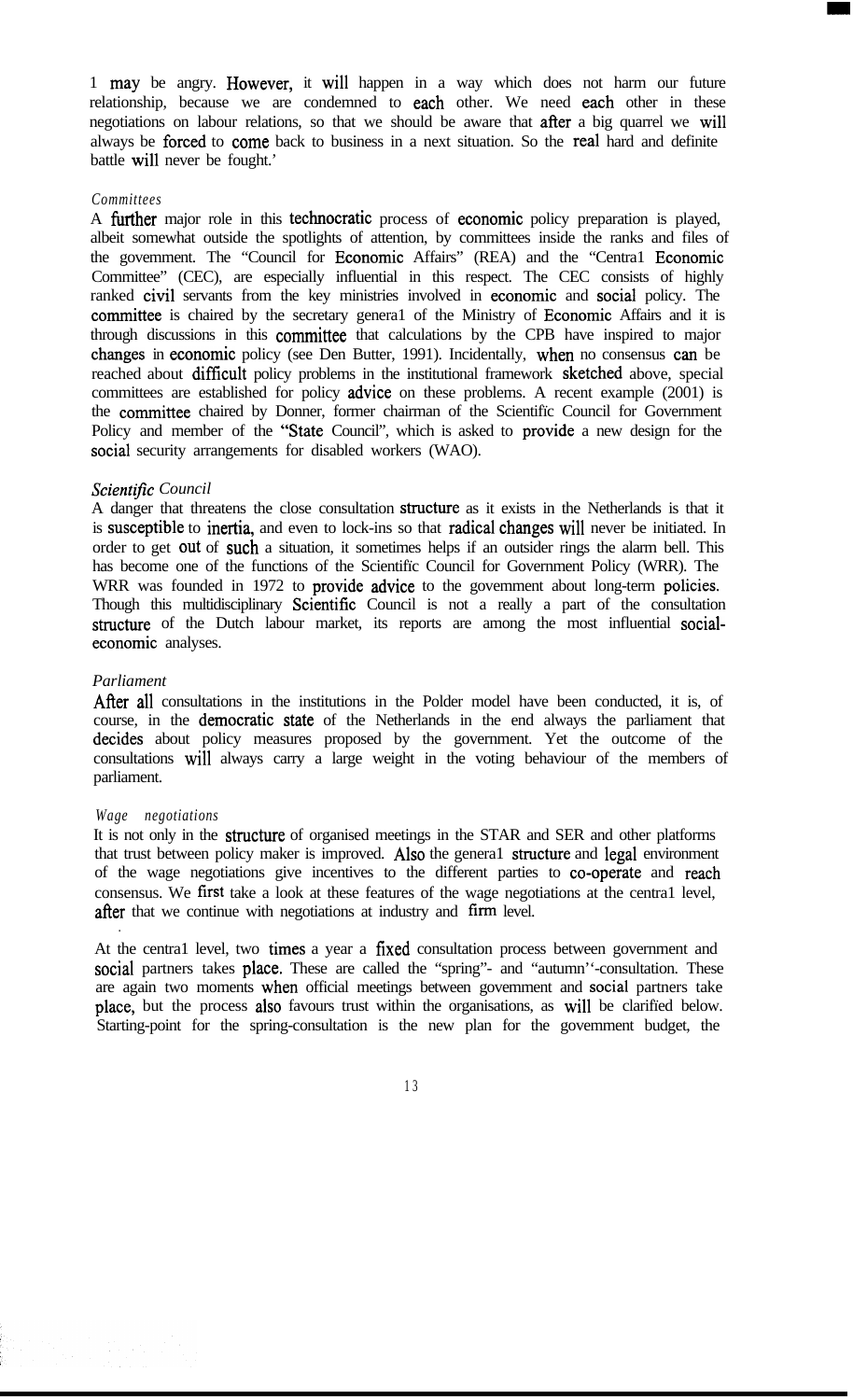autumn-consultation marks the beginning of a new round of wage negotiations. The preparations for the yearly cycles of wage negotiations start in the two largest federations of unions (also see Teulings and Hartog, 1998: 281). The biggest employee federation, the FNV, uses the macro-economie forecasts of the CPB to calculate the "wage bargaining space". This concept describes the reasonable wage **cost** increase and is usually calculated as the sum of inflation and change in labour productivity. Note that it is not defined in what definitive form this wage space should be realised (wage increase, labour time reduction, schooling, fringe benefits). Together with other wishes, this is written down in a document and then discussed with the chairmen of all member unions. The other big federation (CNV) follows a procedure that is quite similar. Apart fiom this consensus and consultation approach, the centra1 strike fund serves as a way to **promote unity** in union federations. Only unions that strike in line with federation bargaining positions can receive support from this central stike fund. These are two ways to keep member **unions** and the federation at the same line of **policies**.

Employer organisations also co-ordinate their bargaining positions for the new wage negotiations. The Committee for the Preparation of Wage Policies prepares the fundamental principles for the negotiations in each year. A general strike fund is open for members that are hit by strikes that deal about fundamental issues discussed by the Committee.

Incentives for co-operation are also present in negotiations at the industry and firm level. To make this clear, we first have to take a somewhat closer look at the regulation of collective labour agreements. Two laws regulate the completion of collective labour agreements. First, the Law on the Collective Agreement of 1927 stipulates that the terms of a collective agreement are binding for al1 workers in the fírm, not just members of the union signing the agreement. Second, the Law on Mandatory Extension of 1937 gives the right to the Minister of Social Affairs to extend a collective agreement to the entire industry. To get extension, one of the bargaining parties must send a request to the Minister, who checks some forma1 criteria. The most important is that the collective agreement must cover a substantial majority of the industry. The maximum duration of an extension is two years.

There are several features in the system of wage bargaining that give incentives to all unions to sign an agreement and to the employers to sign an agreement with al1 unions (also see Visser and Hemerijck, 1997). By making it favourable for all parties to reach an agreement, these incentives stimulate the formation of consensus and trust. Because an agreement can only be reached when standpoints come together, this incentive structure also favours the moderation of demands and wishes of the parties and thereby promotes "reasonable" outcomes.

An important incentive comes from the fact that employers are free to start negotiations with any union, but are not obliged to do so. Firms are not legally bound to acknowledge any union. The law of 1927 states further that when the employer signs an agreement with any union, this agreement functions as the agreement for **all** employees, regardless of their eventual membership of this or another union. So, at any moment, anyone can start a union of his own and every union can try to get in negotiation with the employer. Unions are allowed by court to strike to reach this purpose. This means that unions always run the risk of being excluded from labour negotiations by the employer. This sometimes even occurs to the most important unions, so it is a credible threat. The main reasons why unions want to be involved in the negotiations are threefold. The first reason is of course that they want to reach something for their members. They have no reason of existence if they're not the sparring partner of the employer. The **second** reason is that only the unions that have signed the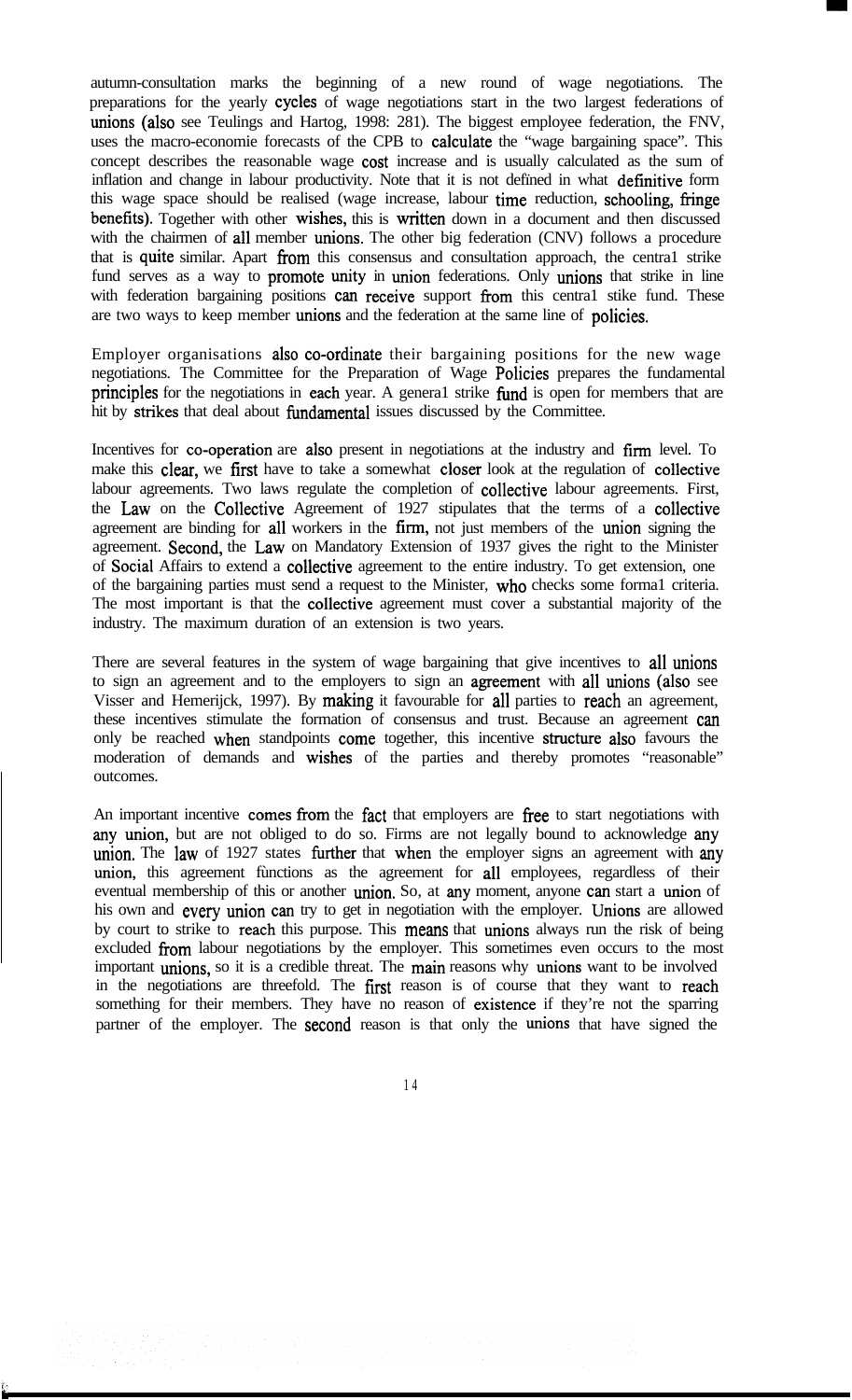agreement are entitled to the rights that come forth out of the agreement. The third reason is that the unions that have signed the agreement receive a fíxed amount of money per worker in the fírm/industry, to be divided between the different unions in proportion to their respective amount of members. The combination of these three reasons with the possibility of exclusion gives unions incentives to form coalitions with other unions and mitigate their claims. They are very wel1 aware that the party with the most extreme claims bears the highest risk to be excluded.

The employers also face an incentive to include as many as possible unions in the negotiations. Collective labour agreements usually contain a clause that forbids the unions to organise or support strikes during the time period the agreement is valid. Since, of course, only the unions that signed the agreement have to obey this clause, the employers have an incentive to get the agreement signed by as many unions as possible.

## *Trust evaluation*

Looking at the Dutch institutional framework for social-economic policy preparation, we notice that it has several characteristics that favour the formation of trust and co-operation. To begin with, there seems to be a character trait or culture prevalent in the Netherlands that is favourable to co-operation and consensus, possibly descending from a joint fíght against the water. With other words, there seems to be a sort of "basic trust" upon which actual mutual trust can be developed. This can also be related to the idea of the path-dependency of trust (see for example Putnam, 1993). Given the fact that most people in a society feel inclined to act in trustworthy ways, it is beneficial for al1 people to keep to this way of transacting, because it will raise extra benefits for the involved parties by being able to solve co-ordination type of games. However, when most people in a society are used to act in uncooperative ways, every individual must distrust other people in order not to be exploited. In this way, the leve1 of trust at a given date in a society has its effects for trust in the future. The inherent cooperative stance of the Dutch thus favours the formation of trust.

A second characteristic is that people are aware of an extemal threat and their own vulnerability. This extemal threat used to be the water but nowadays seems to be replaced by foreign competition. The inhabitants of smal1 open economies have to fïnd ways to deal with this without the option of protectionism. This demands co-operation of al1 interests in society.

This is reflected in the way policy preparation is organised. The structure can be regarded as corporatist, in which government and organised interest together search for solutions. "[Olrganised interest does not have to lobby, they are welcome partners in the conference room" (Hartog, 1999: 8). The third characteristic is thus formed by the framework of institutionalised contacts between government, social partners, centra1 bank, CBS, CPB and advisory boards. The representatives of all these groups meet each other frequently, both in forma1 (meetings of the SER, STAR, spring- and autumn-consultation, CEC, REA) and informal occasions (receptions, farewell parties, etc.). These frequent contacts culminate into better information exchange and thereby prevent misunderstandings. But this network with a relatively low number of players and a high meeting frequency is also very favourable for the formation of trust. The Dutch institutional framework seems to fit almost completely with micro findings on how to build trust-enhancing networks. The group of players is relatively small. As we have seen from the interview by Klamer (1990) there is a lot of repeated contacts between the players. A substantial part of it is face-to-face and informal (see e.g. Ostrom and Walker (1997) for an analysis of public good games in which face-to-face communication leads to substantial increases in co-operation). Every player belongs to an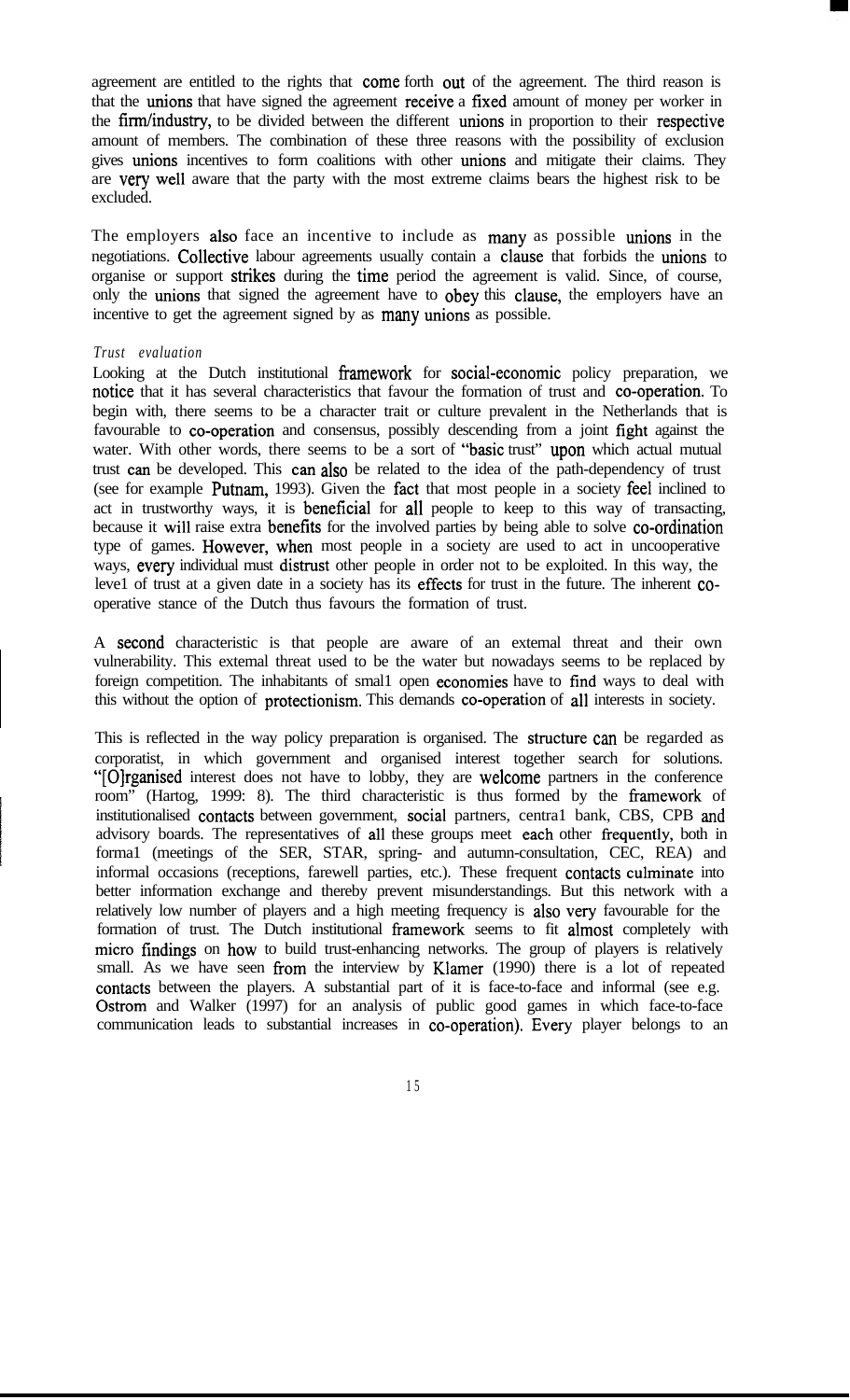organisation, so reputations can be smoothly transferred from one representative of the organisation to the other. With other words, a reputation of trustworthiness does not disappear (completely) when individual persons are replaced. Reputations are important, because policy-making is a dynamic process. Organisations meet each other over and over again, and know that this wil1 not change in the coming years. Together with the aspect of the smal1 group, this leads to the fact that the possibilities for learning and control are substantial.

For the situation in which repeated interactions between agents take place, Buskens (1999) distinguishes two types of effects on the behaviour of the trusting party. These are leaming and control. "Learning indicates the extent to which a trustor can modify her expectations about characteristics of a trustee from observing his behaviour in past transactions. Control indicates the extent to which the trustor can influence the trustee's behaviour via sanctions anticipated by the trustee" (Buskens, 1999: 11). Leaming and control become more powerful, when repeated transactions are not only taking place on a bilateral basis, but are also observed by other agents who act as (potential) transaction partners. Social networks and reputation become important in this situation. In the Dutch framework with small groups and high frequency of contacts, we see that people leam quickly about the behaviour of others. Reputations spread fast. When some party acts against the norms, it can be punished quickly both within the group (news travels fast in small groups with frequent contacts) and in public (with help of the press). In this way, a good reputation becomes valuable for organisations. Once obtained a reputation of trustworthiness, they will be eager to keep it, for it enables them to participate in mutually beneficial transactions.

The fourth characteristic is the specific legislation on collective labour agreements that promotes co-operation between fïrms and unions at the leve1 of industry and single firm.

As a last characteristic we can see the tendency to decentralisation. Since 1982, the govemment has withdrawn itself from direct intervention in wage negotiations, thereby giving the fírst responsibility for a sound wage development in hands of social partners. This forms a trigger mechanism for social partners to co-operate. Both union and employer federations want the government to stay out of "their realm". They know, however, that the govemment has the power to intervene when they do not succeed in negotiating reasonable labour standards. This forms again an incentive for co-operation. Above this, every time co-operation succeeds, trust grows between the parties, which makes co-operation even more likely in the future.

#### **4. Labour market theories and trust**

In the previous section, it was shown how the specific Dutch institutional framework promotes co-operation and trust between the economie policy makers. This section connects some theories of the labour market, like specific investment, the hold-up problem, union behaviour and search theory, with the concept of trust, thus showing the **importance** of trust in theoretical considerations. After this, we consider the appropriateness of the theoretical model forthe Dutch situation. In the following section this model and its consequences are related to the policy measures that are held responsible for the Dutch miracle.

## *Hold-up problem*

The hold-up problem can be seen as a result of a combination of bounded rationality, scarcity of information and uncertainty. These three make it impossible to write down complete and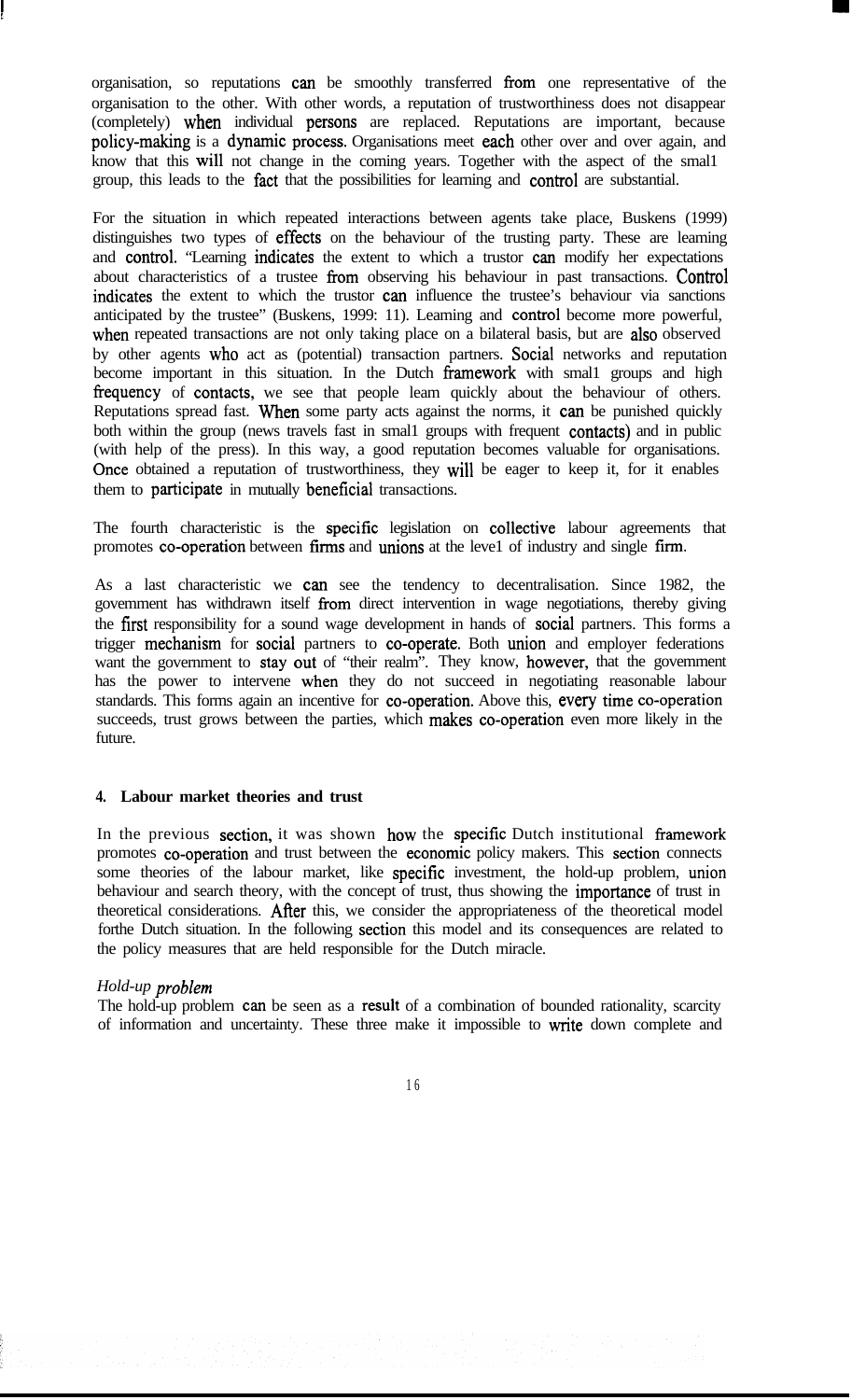legally binding contracts, which opens the way for opportunism: people can gain short-term benefits by cheating. The combination of opportunism and specific investments can lead to hold-up problems (Williamson, 1985). Specificity of an investment means that the value of an investment is directly dependent from the continuation of the relationship. An example of a specific investment is a firm investing in the skills of an employee while these skills are only valuable in this specific firm. The effect of this investment is that the labour productivity of the employee in this firm is raised. As long as the employee stays within the firm, the investment leads to extra rents (to be divided between firm and employee). When the employee leaves the **firm**, these gains are lost. This gives additional bargaining power to the employee, because he can threaten to leave the firm. The lack of complete contracts hinders in this case mutually advantageous trade. Though there are profitable investments to be made, potential investors refrain from doing so, because they are afraid that their transaction partner will hold them up.

A solution for this problem is to allocate ex-post (after the investment has been done) bargaining power to the party that carries out the investment. The obvious way to do this is by intemalising the transaction. Labour, however, cannot be intemalised (that would mean slavery). The second best solution seems to be the agreement on a long-term contract. The wage in such a contract should be between the outside options for firm and employee. The outside option for the worker is his fallback position outside the fïrm. It is the wage that other firms would want to pay for his services. Since the specific investment raised the productivity of the worker only in this specific fïrm, this outside wage is usually lower than his inside wage. This outside wage (or marginal productivity of the worker before the investment) forms the lower boundary of the inside wage. The outside option of the firm is equal to the cost to hire a new employee and to train him until he has the same productivity leve1 as the incumbent employee. The tost of a new employee (the marginal productivity afier the investment) forms the upper boundary of the wage. As long as the wage is between these outside options, it is efficient for both parties to continue the relationship. This situation is called "mutual hold-up" (Hashimoto, 1981). Both parties are not credible in their threats to leave the relationship when the wage is in this corridor between the outside options. It is efficient for both of them to continue the relationship.

A solution for the hold-up problem could be that parties write nomina1 contracts on the distribution of the returns a priori, or with other words, parties fix in a contract the nomina1 wage leve1 in the corridor between the outside options (also see MacLeod and Malcomson, 1993). To prevent the appearance of hold-up problems, it is stipulated that there wil1 be in fïrst instance no renegotiations about the wage level. There wil1 be only renegotiations, when one of the outside options becomes binding. In this way, inefficient separations can be prevented while the hold-up problem is suppressed.

A problem with this model is that it relies on the assumption that both parties know each respective outside options. Although the model is restricted by this unrealistic assumption, there is some evidence that the model describes reality to some extent. Beaudry and DiNardo (1991) show that the lowest unemployment rate since the start of a job has a strongly significant upward effect on the current wage, which is considerably larger than the effects of the current employment rate, and the unemployment rate at the start of a job. The lowest unemployment rate can be considered to be the period with the most valuable outside options for the workers, which, according to the model, should result in upward adjustment of the wage to prevent incumbent workers from leaving the firm.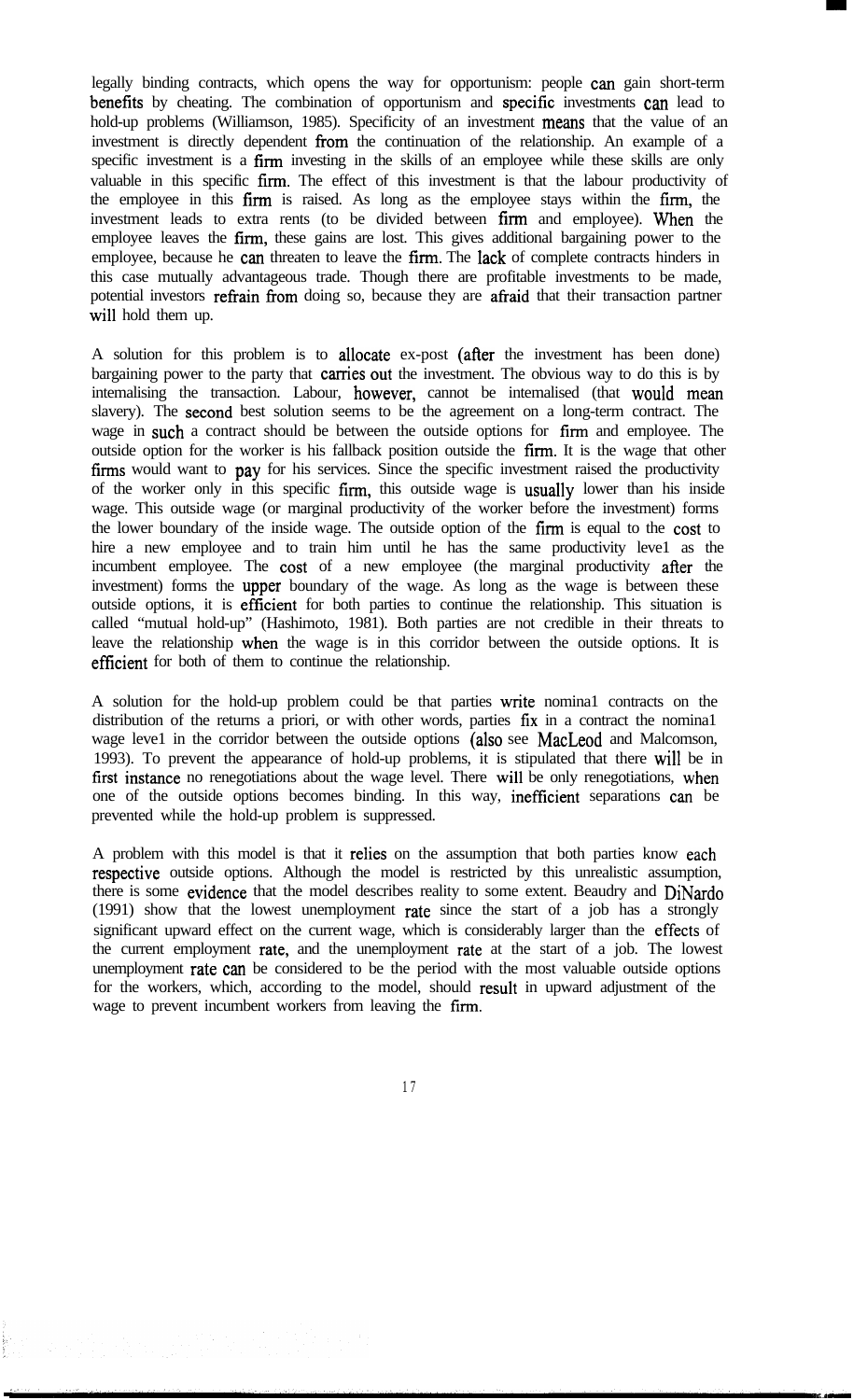The problems involved with the "shaky" assumption that both parties know each outside options grow, when the economy is hit by unexpected aggregate shocks. It could be assumed that parties know how to handle with idiosyncratic shocks, but it seems less likely that this is also the case for aggregate shocks. Two unfavourable situations can occur. First, there will be renegotiations of the contract and the employer is held-up. Second, the employer refùses to renegotiate in fear of being held-up and inefficient separation takes place. Both possible situations lead to a lower than efficient investment level. The micro leve1 thus seems not to be the right place to adjust nomina1 contracts to aggregate shocks.

A solution for this problem is to delegate the task of adjusting contracts to aggregate shocks to corporatist organisations. By delegating the wage negotiations to a higher level, the link between bargaining power as a result of specific investments and the level of specific investments is broken. Negotiators at the higher leve1 are less prone to opporhmism. They bargain over wage changes for whole industries, while the specific investments vary per firm and employee. Above that, unions don't want to put their relationship with the employer associations at stake. Furthermore, we can say that "[alctive corporatist intervention is superior to mechanica1 adjustment rules, as these rules can never anticipate all contingencies. Rules require shocks to be contractible, while for corporatist institutions shocks need only be observable" (Teulings and Hartog, 1998). It is too costly to arrange a contract that includes al1 eventualities and their remedies, ex ante, but it is always possible to adjust the contract after some particular shock occurred.

## *Two types of labour unions*

F

This way of contract adjustment by delegation to organisations at a **higher level** involves that both unions and employer organisations are trying to maximise the joint surplus of both sides. In the standard neo-classica1 models of union behaviour, unions only try to maximise the utility of their members. This may describe the situation in decentralised economies very well, but certainly not in economies with a corporatist design (also see Teulings and Hartog, 1998). In decentralised economies in which no bargaining at a centra1 leve1 takes place, unions have an incentive to operate in antagonistic ways. They strive to get the highest possible wages for their members. On the short term, this fùlfïls best the wishes of their members. Membership of a union is thus interesting for workers. These kind of unions have an incentive to raise their membership leve1 in firms in which they are already active, since this increases their bargaining power. Threats of strikes or other obstructions of the work process become more credible with higher rates of membership. Firms wil1 react in hostile ways to this union behaviour and do everything to prevent unions from getting a solid base in their enterprise. This leads to a scattered presence of unions among firms. In some firms, they are very powerful and this makes it attractive for employees to become and stay member, in other firms, they have hardly any members and the management of these firms prevents them from growing.

In more corporatist societies with centralised wage bargaining, the strategy of unions is different. They have an incentive to **maximise** the joint surplus by bargaining in ways as to prevent hold-up problems. Because these negotiations lead to higher efficiency of the economy, employers carry a benevolent attitude towards these co-operative unions. The labour unions can demand a portion of the extra rents that result from the increased efficiency in the form of higher wages. Economies that are characterised by co-operative unions, show a diffusion of union members over all industries, but with low average union density. Free-rider problems are involved with this. To prevent hold-up problems, the results of the negotiations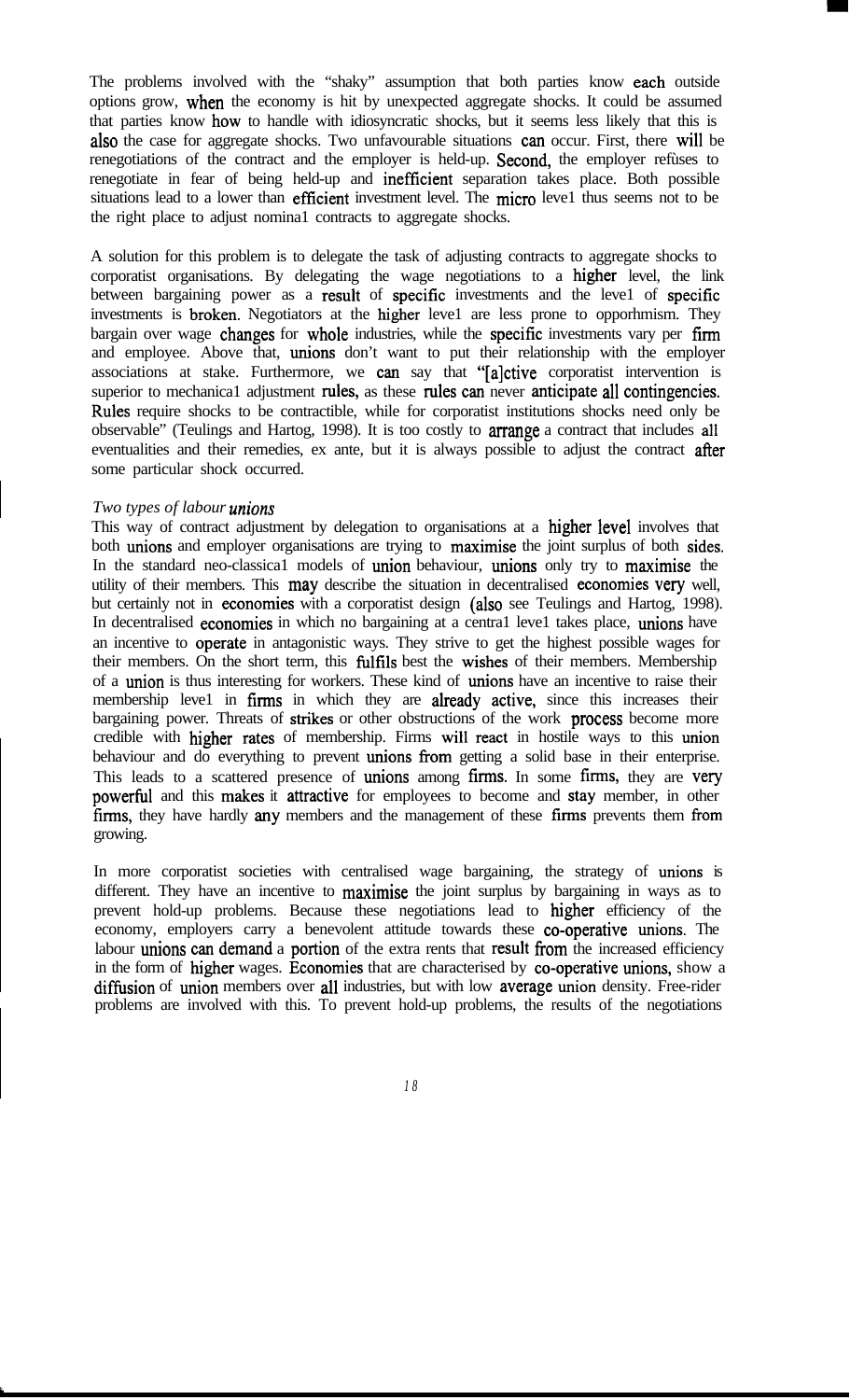apply to al1 employees, so that union membership does not offer the "carrot" of a higher wage.

A second source of different incentives for these two types of unions comes from the problem of insider power. Co-operative unions fee1 the pressure of their members to fírst promise the employers a co-operative strategy, but, after specifíc investments have been made, to use their increased bargaining power to demand a larger fraction of the extra rents, which would mean a switch to antagonistic practices. This "insider power" can be kept under control, when membership is spread over different industies as is usually the case in corporatist societies. Different members are then confronted with different idiosyncratic shocks, which leads to a minority of members that wishes wage increases, being ruled out by a majority of members that wants to save their reputation and keep on with maximising joint surpluses. This makes unions in corporatist societies credible (and unions in decentralised countries incredible) in their co-operative stance.

## *Trust involved*

The mechanism by which hold-up problems are prevented in corporatist economies requires a substantial amount of trust between the bargaining parties. Both parties, employer and employee organisations, can fee1 the incentive to cheat. This problem can be seen as a prisoners' dilemma problem. The social optimum would be to co-operate, but there are shortterm incentives to defect. Why would parties trust each other? A first reason can be found in the value of a reputation of trustworthiness for a party. Having such a reputation creates value, because it stimulates other parties to engage in mutual benefícial trust-related transactions. The higher the frequency of these transactions and the easier it is to recognise the trustworthiness of the players, the more valuable the reputation becomes. Players wil1 thus be very careful not to waste their reputation.

A second reason for mutual trust comes fiom social norms. These can help to solve these coordination problems by providing a focal point in the (re)negotiations about future wages (also see Teulings and Hartog, 1998). The norms ensure that the beliefs about the out-ofequilibrium behaviour of others are in place, and the others wil1 stick to the implicit contract during the renegotiations process. Social norms also have an important fùnction in making the individual fhrns and workers accept the centrally bargained agreement as being a focal point. The individual members must trust their representatives at the centra1 negotiations to have bargained the best possible agreement for them. The representatives must trust that the individual members wil1 support their bargained outcome. Without this mutual trust, the system does not work. There is no sense in bargaining at a central level if the individual employees and employers are not willing to accept the **results**<sup>6</sup>.

A specifïc norm that could offer such a focal point is faimess. The literature on microeconomic experiments shows that unfair behaviour is usually reciprocated by severe punishments, even when this creates some costs for the punishers themselves (see for example Giith, Schmittberger and Schwarze (1982) and Camerer and Thaler (1995) for fïndings of negative reciprocity in ultimatum games, and Ostrom (2000) for a short overview of findings in public good experiments). The bargained labour conditions wil1 therefore have to be considered fair. The source of the norms of faimess differs between decentralised and

<sup>&</sup>lt;sup>6</sup> In the case of the Dutch metal sector, Poortvlied and Akkerman (2000) conclude that most of the central recommendations of the STAR appear at the agenda of CLA-negotiations at the industry and fum level. Members of the STAR have in genera1 a positive judgement about how their recommendations have worked through into the results of the CLA-negotiations.

<sup>1 9</sup>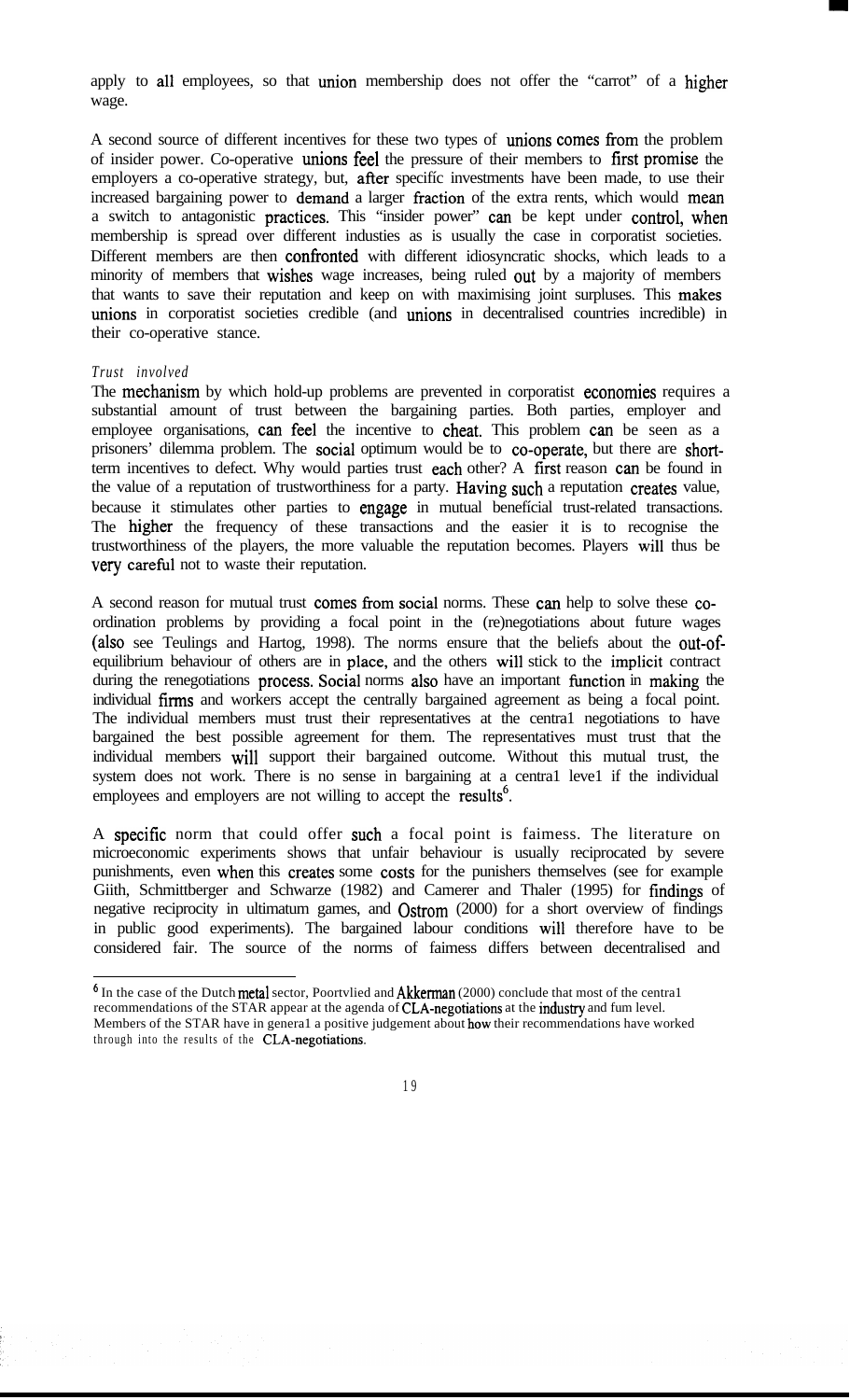corporatist economies. In decentralised economies, the focus is entirely put on what happens at the leve1 of the firm, since information about shocks that occur at the aggregate leve1 is not or insuffíciently known. So, the focal point wil1 also be perceived at the leve1 of the fírm and rent sharing at this leve1 becomes the norm. In corporatist societies, the focal point is at the macro leve1 where corporatist organisations bargain over their "centra1 agreements". With this focal point of faimess, it is very difficult for fïrms to deviate and set their own standards without facing the risk of retaliation.

The findings of Gordon (1994) can be related to this. He shows some evidence that antagonistic labour relations can be associated with decentralised economies, and co-operative relations with corporatist societies. In decentralised economies, the supervision intensity is substantially higher than in corporatist economies. The bargaining power of individual employees is in the former probably put in check by supervision measures, whereas in corporatist societies social norms and the delegation of power to higher levels fulfíl this task.

## *Appropriateness of the hold-up model*

Can the Dutch institutional context be linked to the hold-up model? The way in which wages are yearly adjusted gives some evidence. The structure of the yearly wage increases in the Netherlands fïts very neatly in the MacLeod and Malcomson contract model (also see Teulings and Hartog, 1998: 271). A fírst corresponding aspect is that the contracts are written in nomina1 terms.

The second resemblance is the decomposition of the wage increases in three parts. The first part concerns the contractual experience and tenure profíle. Usually, every employee gets a yearly wage rise, because every additional year of tenure rises him one step at some specifïed fïxed-wage scale. This part of the wage increase can be seen as the contracted wage increase in period 1 for period 2 when no shocks occur. The second component of the wage increase is negotiated by the corporatist organisations and consists of a fíxed percentage increase for al1 wage scales. This is called the contractual initial increase, and can be seen in the model as an adjustment to aggregate shocks that can be better handled by corporatist organisations than by negotiations on the firm level. The last part of the wage increase are the incidental increases, which is the set of increases not explained by **components** one and two. These **changes** are negotiated at the micro level. Notice that this component is zero for two thirds of all workers, which is in line with the implications of the hold-up model.

Also corresponding with the hold-up model is the Ceedom of employers to set wages for new hires. Wages for new hires are almost never set at the lowest possible wage scales specified by collective labour agreements, but based on the subjective interpretation of the capacities of the new hire by the employer. When the new employee is settled in a specifïc wage scale, he follows the yearly increases as is contracted by the corporatist organisations on the industry level. In terms of the model, the micro leve1 is best suited to value someone's particular capacities, a higher leve1 is best suited to determine the appropriate wage increases as reaction on aggregate shocks.

Other aspects of the model that are similar to the Dutch practice are the long-term collective labour agreements and extensions which are very common in the Netherlands. They form an institutional structure in which employer and employee organisations can make long-term agreements on the development of wage costs. In the discussion of specifíc investments, we have seen that it facilitates mutually advantageous trade, if ex-post bargaining power is allocated to the party that carries out important non-contractible investments. Applying this to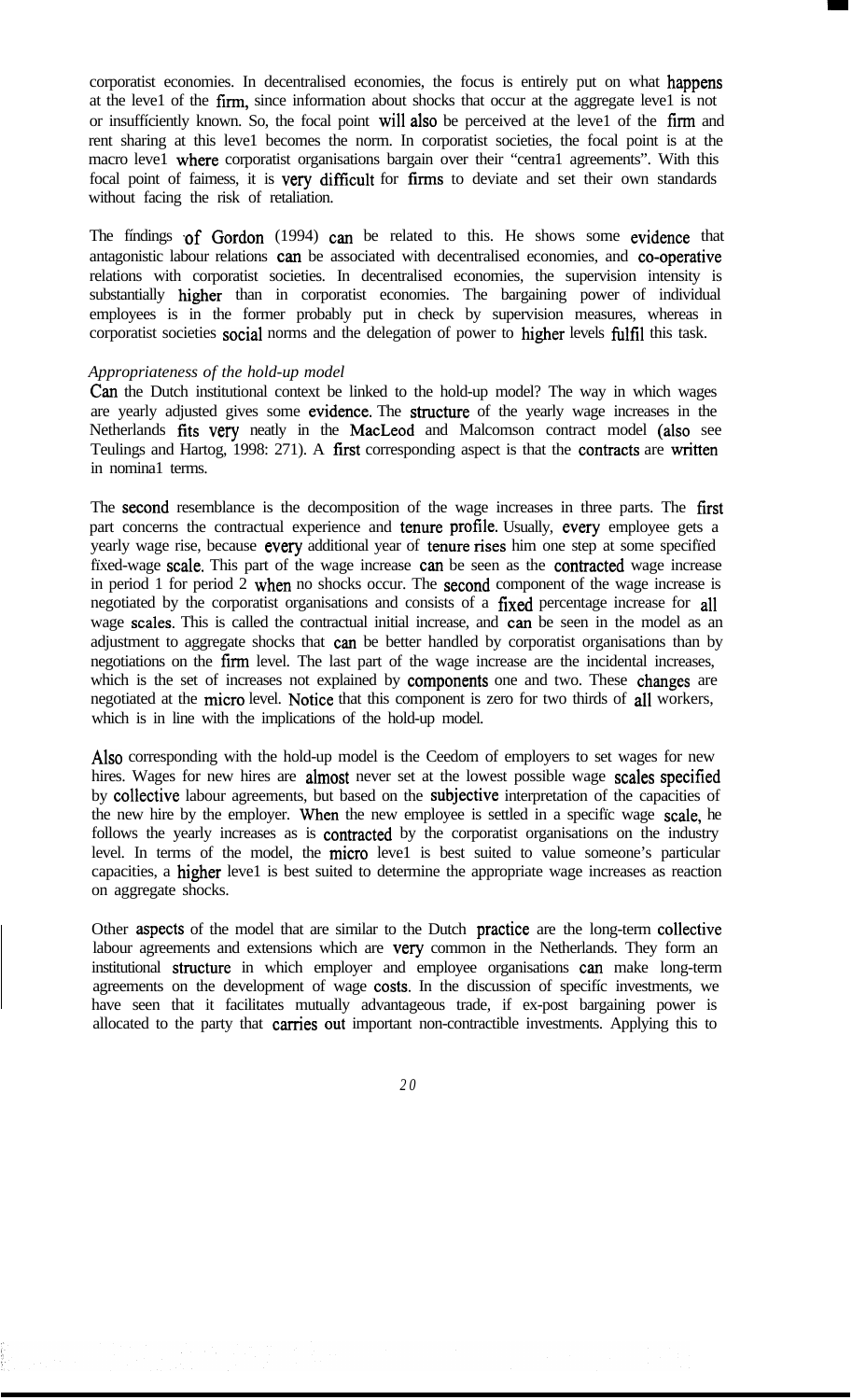the literature of search models, in which specifïc investments occur in the creation of vacancies and searching for jobs, the Hosios condition tells us when the search intensity of workers and welfare of society are maximised (Hosios, 1990; Boone and Bovenberg, 2000). This process hinges on the relative bargaining power of workers and employers, which results in the relative distribution of the rents. Too low bargaining power for workers implies low search activity because of low wages, while too high bargaining power discourages employees from looking for a job because the probability of fïnding one diminishes when wages rise. Stating the division of rent in long-term contracts prevents the employers and employees from enlarging their bargaining power. Such a change in bargaining power would mean that the ex-post leve1 of bargaining power would differ from the ex-ante optimal leve1 of bargaining power with as a consequence that the optimal distribution of rents would be disturbed.

We may conclude that the model of MacLeod and Malcomson that describes long-term contracts as solutions for hold-up problems is relevant for the Dutch situation. We saw above that delegation of wage bargaining to corporatist organisations even further mitigates hold-up problems when social partners act trustworthy in the bargaining process. Since we have seen, in the previous section, that the Dutch institutional framework consists of several trust enhancing features, it seems appropriate to link these observations with the actual policy measures that are held responsible for the economie recovery. This is done in the next section.

### **5. Trust and the Dutch practice**

This section pays attention to the three policy measures that are considered to be mainly responsible for the Dutch miracle. They wil1 be analysed in relation to the model of section 4 and the importance of trust between the main players. Before this, we focus on the Wassenaar agreement, which is seen as the starting point for these new policies.

#### *Wassenaar Agreemen t*

The most famous agreement that is produced by the STAR is the central agreement of Wassenaar in 1982. This agreement, in which wage moderation is coupled to labour time reduction, is seen as a turning point from the Dutch disease to the Dutch miracle. It marks the moment that unions and employer associations started realising that they had to co-operate in order to find a way out of the economie crisis. Although the Wassenaar agreement was maybe nothing more than a beacon of change  $-$  its text is **rather** short and vague  $-$  after it mutual trust developed quickly and the agreement was followed by a string of other centra1 agreements. It marked the beginning of an "ideological pacification" between social partners (also see Van Bottenburg, 1995: 199).

How did the agreement come into being? As we saw before, the economie situation in the beginning of the 1980s was unsustainable. The **unions** were not in a favourable position. They were losing members in a fast way and the government was threatening to use wage measures to get rid of the automatie price compensation rule (Van Bottenburg, 1995: 194). Especially the threat of the govemment to intervene seems to have functioned as a trigger mechanism for social partners to reach an agreement. The unions reasoned that they would gain nothing if the government intervened, but that they could expect something in exchange if they would reach an agreement with the employers. The compensation the unions sought (and got in the end) was a redistribution of work. This redistribution, given shape as labour time reduction, was meant to fight unemployment.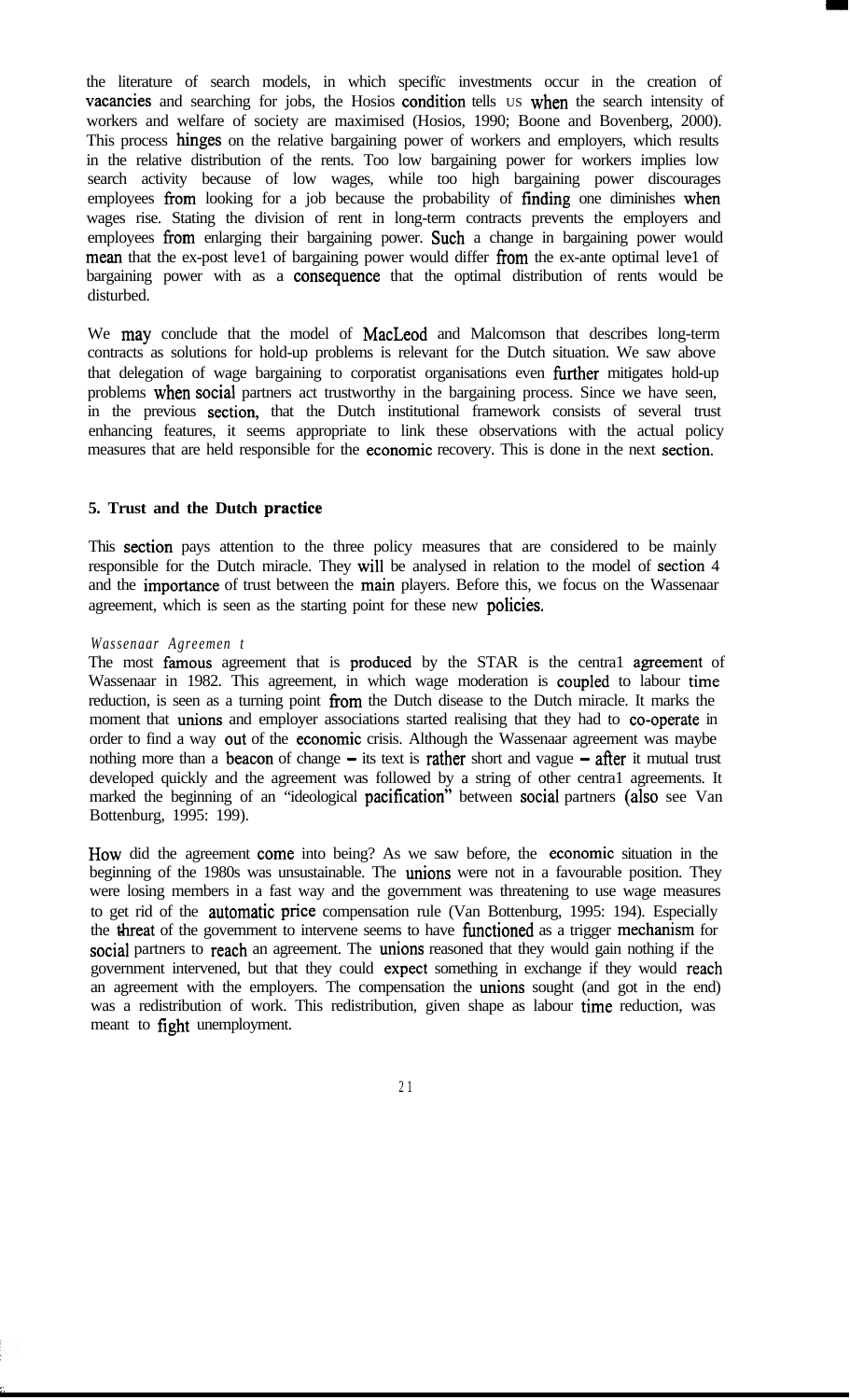It is noticeable that not only the unions had an incentive to prevent govemment intervention in the wage development. Also the employer associations wanted to leave the government out of the realm of labour market negotiations, although they had a different motive. The employers were wary about the leve1 of ambition the government would attain to lower unemployment. They feared that the govemment would copy policy measures implemented in France and Belgium, where govemments announced collective job plans and obligatory working time reduction (also see Visser and Hemerijck, 1997).

Notice, however, that the centra1 agreements, signed by the chairmen of the employer and employee federations, are not binding for member unions and associations, nor for individual members. They just function as a focal point for negotiations at lower levels about labour standards. This is reflected in the names given to the central agreements. They vary from "centra1 recommendations" (1982), to "common policy framework" (1989), "social-economic policy orientations" (1992) and "agenda for the discussion on collective labour agreements" (1992).

Although these centra1 agreements of the STAR only put mora1 pressure on negotiating parties at industry or firm level, this mora1 pressure has proved to be strong enough to change the outcomes of labour negotiations to a large extent. The agreement of Wassenaar of 1982 is illustrative. The Wassenaar agreement stated the importance of restoring firm profitability through wage moderation. Together with labour time reduction, this should encourage investments in employment. The agreement was very short, written in vague terms and not legally binding. The results, however, were impressive. In reaction to the Wassenaar agreement, the govemment enacted a law that made it possible to open up al1 existing collective labour agreements and to postpone the **automatic price** compensation. In one year, about two thirds of al1 collective labour agreements had. been renegotiated. On average, the price compensation was postponed for two years and the **average** working time declined with five percent. Between 1983 and 1985, the average wage decreased in real terms by nine percent (Visser and Hemerijck, 1997). The labour income ratio decreased from 95.3 percent in 1982 to 81.5 percent in 1989.

An additional stimulus for the instrument of wage moderation came from the CPB. More or less as a coincidence, the CPB based its economie policy analyses at the end of 1970s on a vintage model in which the favourable effects of wage moderation on employment were much stronger than the negative income effects (Den Butter, 1991). According to the model, lower labour costs would have a strong positive effect on the economy, because it increased the return on capita1 and would therefore postpone the replacement of machinery by more labourextensive ones. So in accordance to the model, the CPB already had "instructed" social partners and govemment for some years, that wage moderation would be the most appropriate measure to revive the economy. It marked the end of Keynesian demand policy.

A third important result of the agreement of Wassenaar, besides the stimulus to further cooperation between social partners and the start of a policy of wage moderation and work redistribution, was the retreat of govemment from the realm of labour market negotiations. This implied a drastic break with the past. Before 1982, the govemment intervened ofien and in a direct marmer. In the nine years before the Wassenaar agreement, the govemment intervened directly with wage measures in six respective years. In the period afier 1982, the government abstained from interference. It always followed the developments in labour standards closely, but used the possibility of wage measures only as a trigger mechanism to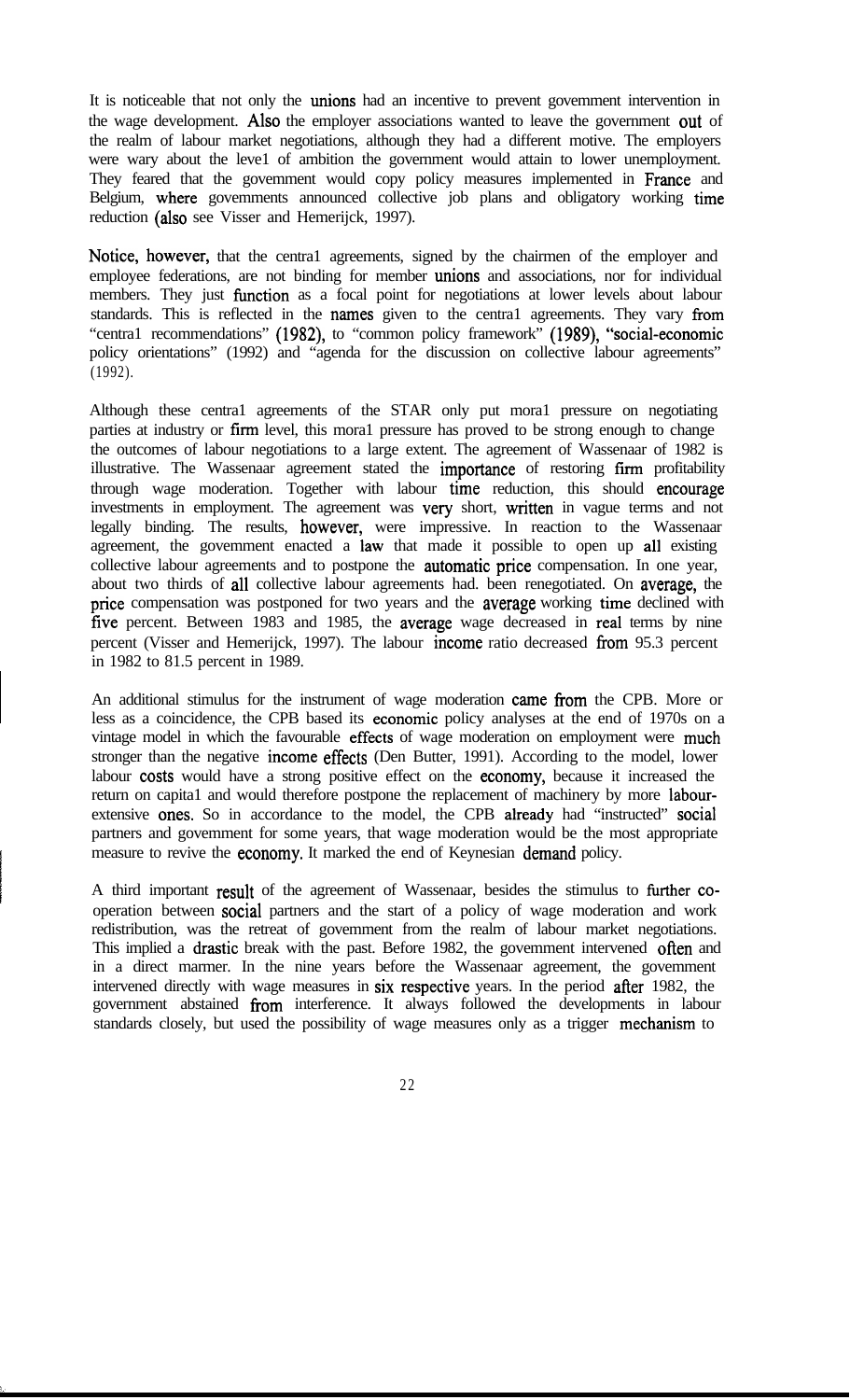make sure that social partners would by themselves **reach** reasonable negotiation results<sup>7</sup>. Although the govemment does not intervene anymore in a direct way in the field of labour standards, it stil1 influences and supports developments that it considers favourable for the economy. For example, the govemment supported the policy of wage moderation that social partners had agreed on, by lowering taxes and premiums for social security. In this way, the decline in purchase power of families was **softened** and thus made the agreement more acceptable for workers. Another example is that when social partners agreed on redistribution of work and ongoing liberalisation of the labour market, the govemment responded with a law on flexibility in labour relations, thereby adapting the law to the changing preferences for flexible working hours.

A background for the creation of the Wassenaar agreement can be found in the "sense of urgency"-feelings that arose in the beginnings of the eighties. The WRR and several committees wrote alarming reports about the state of the economy. A contibuting factor to these "sense of urgency"-feelings is the fact that policy makers know that the Netherlands are a smal1 open economy and therefore rather vulnerable in an intemational economie context (also see Katzenstein, 1985). The policy makers are aware of the fact that they don't have the possibility of protectionism to guard their industries. The Netherlands are too smal1 to have an impact on world economy, so it is the Dutch who wil1 have to change when the economie environment changes. This forms another element that forced the Dutch to develop problem solving ways of decision making and inter organisational co-operation between govemment and social partners in order to reach consensus about adjusting to changing economie environments in flexible ways.

## *Policy measures*

.

',

It is interesting to see how the theoretical considerations regarding the model of the labour market of **section** 4 relate to the three main policy measures that are held responsible for the Dutch miracle. First, the most important, as stated before, was the policy of wage moderation in combination with the **promise** of employers to **invest** in employment. This **can** be seen as the clearest example of a long-term view of social partners and of a situation in which bargaining power has not been used to disturb the distibution of rents. The fact that social unrest, in the form of strikes, was extremely low by intemational standards (see figure 6), can be seen as a **proof** that labour relations were healthy even **after** two decades of sustained wage moderation.

<sup>&</sup>lt;sup>7</sup> Since 1982 the govemment still has the right to **proclaim** a **ceiling** on wage **rises**, but the **law** only allows for these wage interventions in case the interests of the national economy require intervention because of sudden extemal shocks to the economy.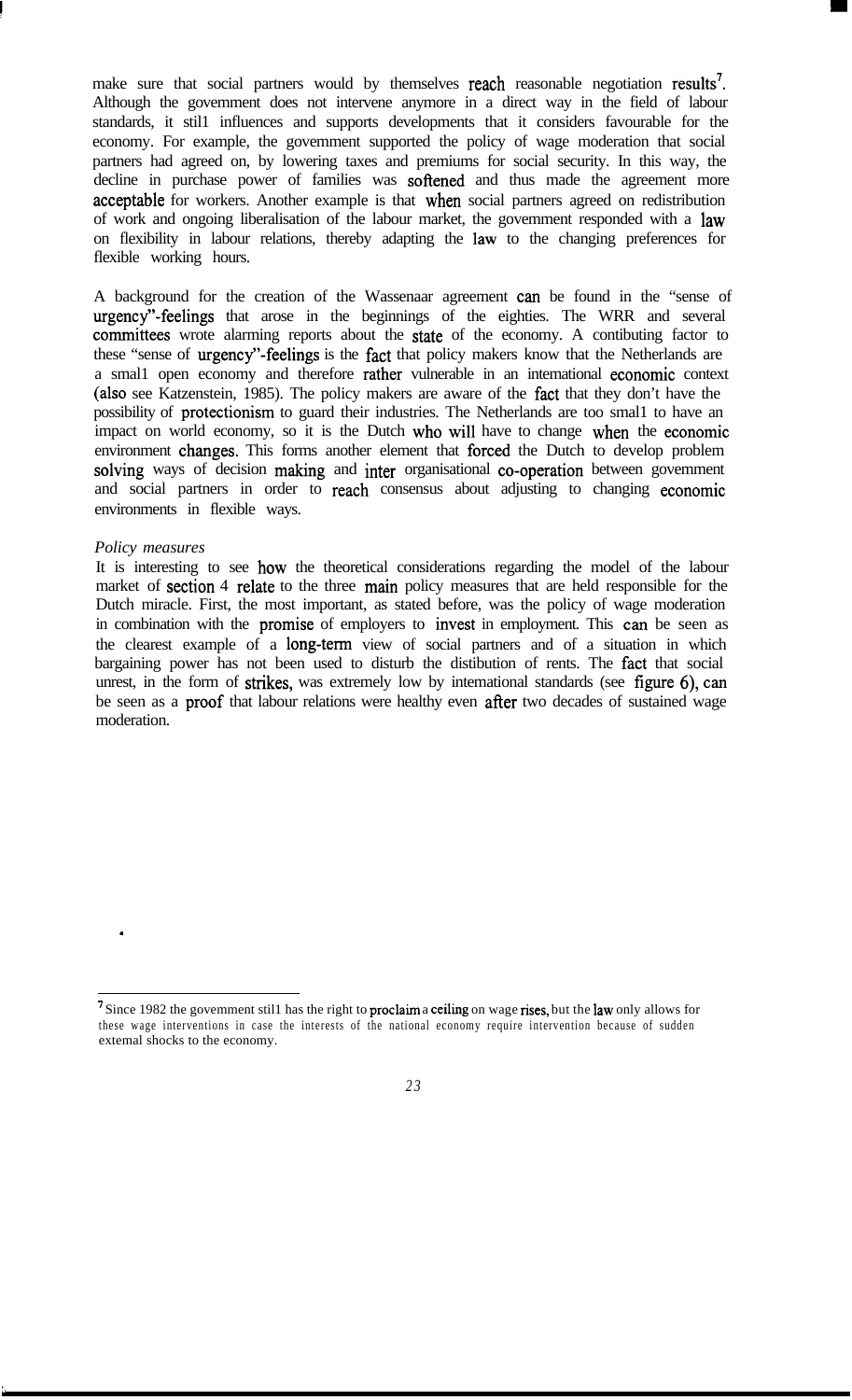

**Figure 6: Annual average of production days lost by strikes, per 1000 workers (19824998)**

The second important cause is found in the flexibilisation of the labour market. Notice that both the fïrst and second cause found support or maybe even originated in the Wassenaar agreement. Although unions used to oppose flex work, during the eighties and nineties they reached consensus with the employer organisations as how to organise the rights and duties of flex workers. In 1999, a law on "Flexibility and security" came into force, which provides a legal protection for flex workers. This attitude of willingness to adapt to a changing environment is one of the reasons that flex work took a high flight in the Netherlands. Between 1970 and 1996, the number of part-time jobs increased with 1.2 million to 1.8 million and the number of flexible jobs increased with 500,000 in this period, whereas the number of full-time jobs stabilised at 3.7 million (Hartog, 1999). The opportunity for flex work thus made a huge increase in employment possible. Again, consensus between social partners and govemment were the basis of this development.

Reforms in social security are considered as the third cause. They lowered the replacement rate and thus stimulated the search for work. Furthermore, they had a positive impact on government fínances, and thereby on taxes and insurance premiurns. The lowering of taxes and premiums was used as support for the policy of wage restraint. Social partners, however, played a more dubious role in the field of social security. Attempts of the government to create fïnancial incentives for sick and disabled workers to start working again, have been systematically countered by social partners. Decreases of the benefit leve1 were al1 "repaired" through collective labour agreements<sup>8</sup>. Social partners also frustrated policies that were meant to curb the volume of benefit recipients. By having a majority in the managing boards of the organisations that were responsible for the implementation, administration and control of the social security system, they were able to grant easy access to benefits. The disability scheme became a "dump" for less productive workers. This was an easy way for employers to substitute older workers for younger, better-trained and cheaper ones, because employees preferred the structural higher benefits of the disability scheme above those of unemployment,

<sup>&</sup>lt;sup>8</sup> Although the **benefit** leve1 in case of sickness declined from 80 percent of the normal wage to 75 percent in 1985 and to 70 percent in 1986, collective agreements made sure that sick employees received a benefit leve1 of 100 percent from the first day of sickness.



Source: CBS. # missing data for 1982-1984,1986, 1987. \* missing data for 1998.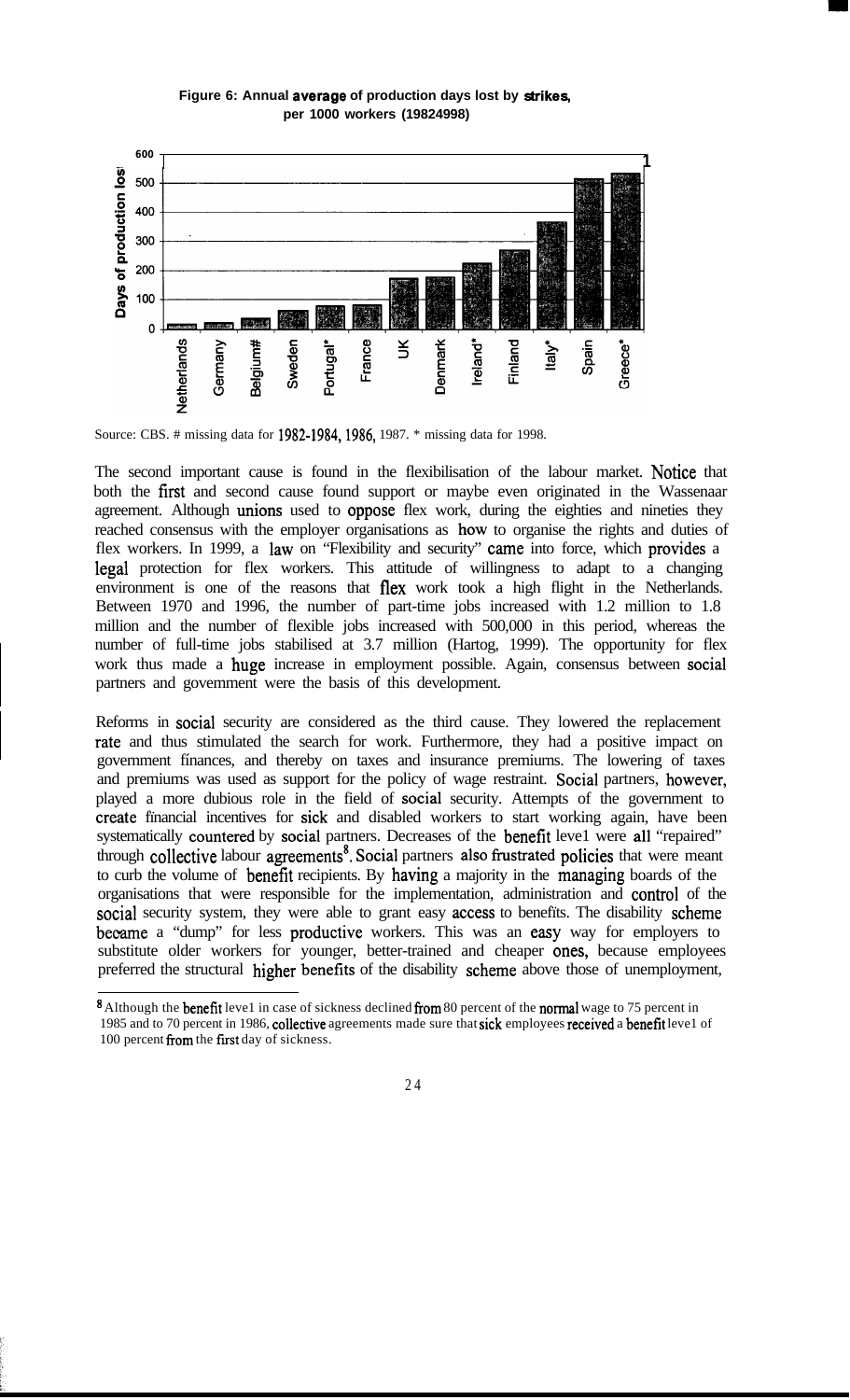and the bil1 was paid by society as a whole. Reforms in 1994 and 1996 created a privatised Sickness Insurance programme for employees. In 1995, as a "punishment" the administration and operative control of unemployment, sickness and disability insurance was taken out of the hands of social partners and given to independent institutes. Yet, high social security expenditures for sickness and especially for disability (WAO) stil1 constitute the major dark side of the success of the Dutch Polder model. This problem wil1 even aggravate in future with the further rise in labour participation and the greying of the working age population (see Scientific Council for Govemment Policy, 2000; Den Butter and Hazeu, 2001). It is the Donner-committee, referred to earlier, which has the task to' initiate genuine institutional reform that will get sufficient political support and support from the social partners.

## 6. **Conclusion**

In an intemational perspective, the Dutch economy has shown a remarkable record of employment and welfare growth, starting in the beginning of the eighties. This paper argues that the Dutch culture of consensus formation constituted a major driving force for this miraculeus economie recovery. The institutional framework for social-economie policy preparation displays various features that are in line with theories about trust-formation in networks. Trust between the foremen of govemment and social partners have led to cooperative long-term views on the economie problems, which provided ample societal and politica1 support for drastic policy measures. In this way, the Dutch institutional framework, with its specific formal and informal consultation structure, has functioned as an intermediary between trust at the micro leve1 and macroeconomic performance of the country. The way in which the interaction between scientific economie analyses and policy making is organised, contributed to a major extent to the formation of trust and hence to societal support for policy measures that were instrumental in the economic recovery.

Of course, our paper is narrative in the sense that it describes the link between the success of the Polder model and the role of networks, trust and institutions by a one case-study only. So our study cannot be regarded as an empirical test of the relevante of the theoretical argumentation. As a matter of fact, such empirical test seems not feasible anyhow in discussions of the influence of institutions on macroeconomic performance. There are no "winning" institutional models as the social and historica1 background is different for each country (see Freeman, 1998).

### **References**

Aarts, L.J.M, R.V. Burkhauser and Ph.R. de Jong (eds.) (1996), *Curing the Dutch disease: an international perspective on disability policy reform, International studies on social security,* vol. 1, Aldershot, UK and Brookfïeld, Vt: Ashgate, Avebury

Andriessen, J.E. (1987), Het economisch eldorado, 19551965, in A. Knoester (ed.), *Lessen uit het verleden: 125 jaar Vereniging voor de Staathuishoudkunde,* H.E. Stenfert Kroese, Leiden/Antwerpen, pp. 189- 197

Beaudry, P. en DiNardo, J. (1991), The effect of implicit contracts on the movement of wages over the business cycle: evidence from micro data, *Journal of Political Economy*, vol. 99, no. 4, pp. 665-688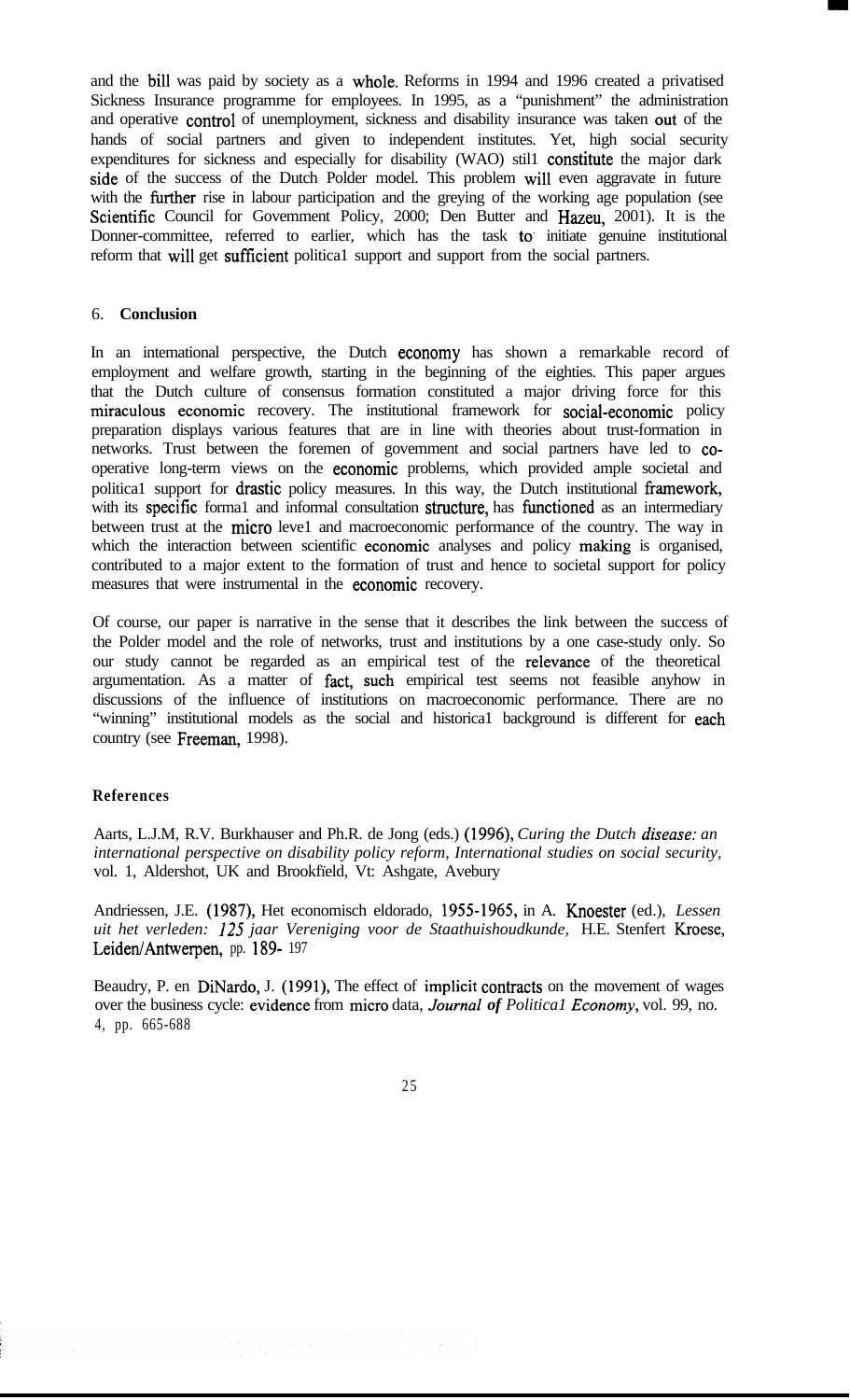Bogaard, A.A. *van* der (1998), *Configuring the economy. The emergence of a modelling practice in the Netherlands, 1920-1955*, Amsterdam: Thela Thesis

Boone, J., and A.L. Bovenberg (2000), Optimal labor taxation and search, *mimeo* February 16,200O

Bottenburg, M. *van* (1995), *'Aan den arbeid! ' In de wandelgangen van de Stichting van de Arbeid* 1945-1995, Amsterdam: Bert Bakker

Bovenberg, A.L. (2000), On the cutting edge between policy and academia: challenges for public economists, De *Economist,* vol. 148, no. 3, pp. 295-329

Buskens, V.W. (1999), *Social networks and trust,* Thesis, Utrecht

Butter, F.A.G. den (1991), Macroeconomic modelling and the policy of restraint in the Netherlands, *Economic Modelling*, pp. 16-33

Butter, F.A.G. den, and M.S. Morgan (1998), What makes the models-policy interaction successful?, *Economie Modelling,* vol. 15, pp. 443-475

Butter, F.A.G. den, and C.A. Hazeu (2001), *Labour participation and institutional reform in the Dutch polder model,* Paper for presentation at the EALE conference, Jyväskylä, September 2001.

Camerer, C.F. and R.H. Thaler (1995), Ultimatums, dictators and manners, *Journal of Economie Perspectives,* vol. 9, no. 2, pp. 209-219

Coleman, J.S. (1990), *Foundations of Social* Theory, Cambridge: Harvard University Press

Don, F.J.H. (1996), De positie van het Centraal Planbureau, *Economisch Statistische Berichten,* vol. 81, pp. 208-212.

Freeman, R.B, (1998), War of the models: which labour market institutions for the 21st century?, *Labour Economics,* vol. 5, pp. 1-24.

Gordon, D. (1994), Bosses of different stripes: a cross-national perspective on monitoring and supervision, *American Economie Review,* vol. 84, no. 2, Papers & Proceedings, pp. 375-379

Güth, W., R. Schmittberger and B. Schwarze (1982), An experimental analysis of ultimatum bargaining, *Journal of Economie Behavior and Organization, vol. 3,* no. 3, pp. 367-388

Hartog, J. (1999), *The Netherlands: so what 's so special about the Dutch model?*, ILO Employment and training papers 54

Hashimoto, M. (1981), Firm-specific human capita1 as a shared investment, *American Economie Review,* vol. 71, no. 3, pp. 475-482

Hassink, W.H.J. (1997), Dismissal through disability, *De Economist, vol.* 145, no. 1, pp. 29- *4 6*

*2 6*

.